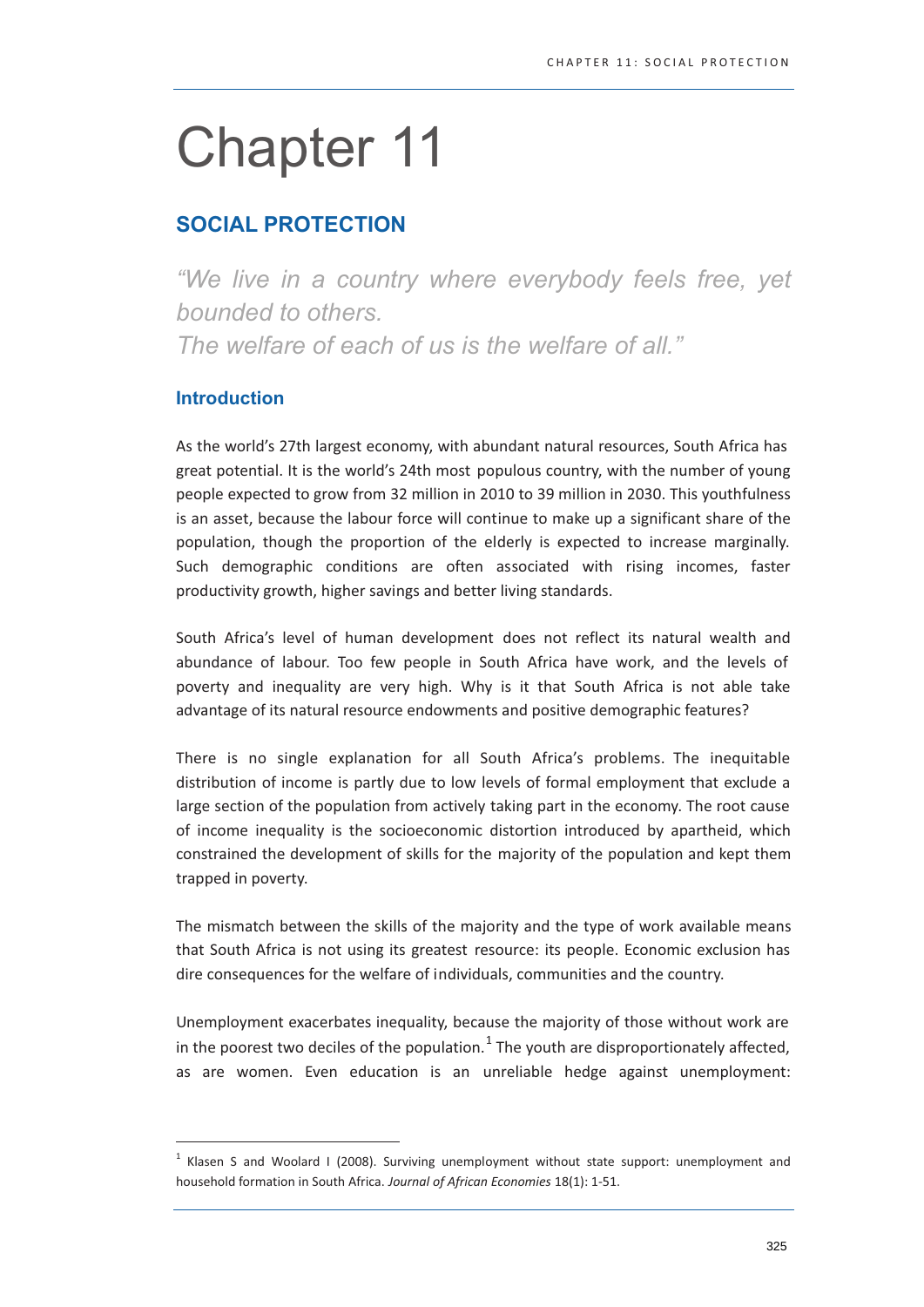unemployment levels are high among matriculants and even among those with tertiary education.

Structural factors make job creation difficult. Addressing structural constraints is a priority, but structural change takes time. In the interim, large numbers of South Africans will remain unable to participate meaningfully in the economy - yet have no access to other means of support.

The National Planning Commission's Diagnostic Report discusses nine interconnected but distinct problems facing the country. To address these, the commission focuses on two overarching goals: to eradicate poverty and reduce inequality. These goals can be achieved by building capabilities that enable individuals to take part in the formal economy and in other parts of society. Working towards this would enable a better appreciation of how social security, social welfare, education, health, housing, energy and transport policy can coordinate to benefit individuals and communities, as well as the economy.

In this chapter, we review achievements since 1994, outline a conceptual framework for social protection, offer a comprehensive vision for 2030, discuss gaps in the current system including looking at welfare services, and propose actions that need to be taken.

# **Post-1994 achievements**

By developing country standards, South Africa has built up a comprehensive social protection system. Elements of the system include: social assistance cash grants; statutory social insurance arrangements; access to free basic services, such as water and energy for poor households; free housing for people below a specified income bracket (currently R3 500 per month); subsidised housing for those earning between R3 500 and R7 000 per month; free education in 60 percent of schools in poor communities; a school nutrition programme; and free health care for pregnant women and children under six years of age. Millions of South Africans benefit from these programmes.

These policies enable South Africa to enjoy relative stability. Although service delivery protests and xenophobic attacks against foreign nationals do occur, poverty would be deeper and social unrest more widespread if these programmes did not exist. South Africa needs to pay careful attention to the design of policies between now and 2030 to ensure that the country is kept working, individuals are engaged in meaningful activity, and citizens are protected from the worst effects of poverty.

If apartheid destroyed opportunities for the majority of the population and trapped them in poverty, the challenge for the next 20 years is to rebuild the opportunity structure and help individuals develop the capabilities to live the life they wish to lead. At the centre of our social policy is the need to enable individuals to earn an income, look after themselves and their families, and build an asset base.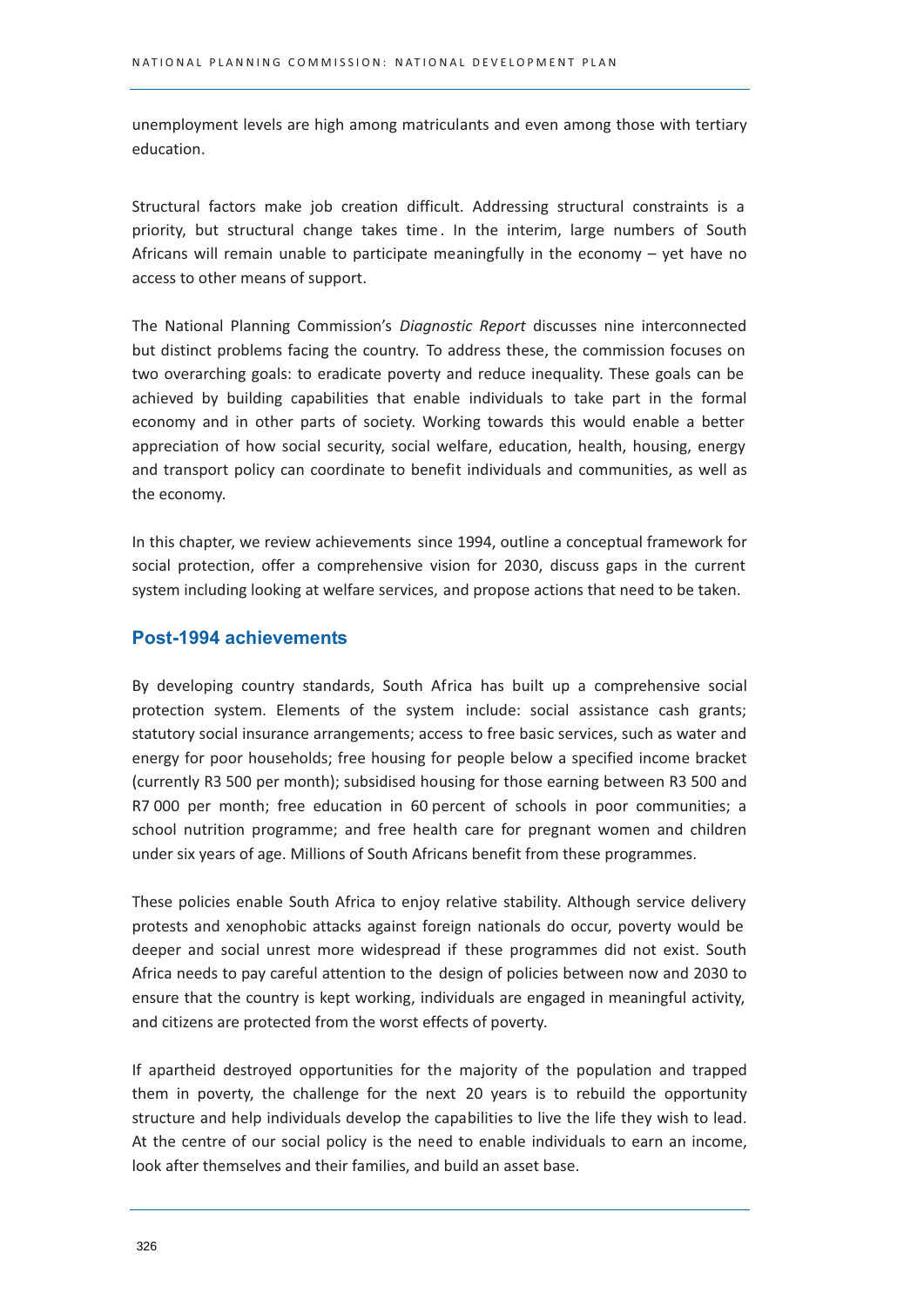# **Conceptual framework for social protection**

Employment creation is the most effective form of social protection. Efforts should always focus on creating jobs. Our social policy must create a bridge between our 2030 vision of an economy close to full employment and the current problem of high unemployment. The main thrust of social policies should be to enable and support labour market participation and provide protection against labour market risks including loss of employment. Social protection is also essential to protect the old and the young, as well as adults of working age who are unable to work because of structural unemployment, illness or disability.

The current reality is that labour markets do not work for many people in South Africa and we should not underestimate the length of time it will take to fix the problem. We should also be mindful of the fact that, given the low skills base from which we are starting, many jobs are likely to pay low wages. Social protection policies will have to enable and support participation in the labour market by narrowing the gap between wages and the cost of living for those employed in low wage jobs. It should enable a degree of security in normal times and serve as a safety net in times of crisis. For this to happen, we need to determine the type and level of support needed to keep everyone above a minimum threshold. If people fall below this threshold it will become increasingly difficult for them to build their capabilities and expand their opportunities.

For this strategy to work and enable people to build their capabilities, other policies have to work and reinforce each other. Social protection is broader than the traditional concept of social security. It "incorporates development strategies and programmes designed to ensure, collectively, at least a minimum acceptable living standard for all citizens".<sup>2</sup> In particular, we need to ensure that education and training, health, transport, human settlements, land use management and economic policies work together more effectively. The world is not standing still. As discussed in the chapter on the drivers of change, the economy is being reshaped by globalisation, climate change, technology and the rebalancing of the world. This means we have to accelerate the process of building capabilities if we are to become more competitive.

#### **Five functions of social protection**

- Protective Measures are introduced to save lives and reduce levels of deprivation.
- Preventive Acts as an economic stabiliser that seeks to help people avoid falling  $\mathbf{r}$ into deeper poverty and reduce vulnerability to natural disasters, crop failure, accidents and illness.

<sup>&</sup>lt;sup>2</sup> Taylor Committee (2002). Transforming the Present - Protecting the Future. Report of the Committee of Inquiry into a Comprehensive System of Social Security for South Africa. Pretoria: Department of Social Development.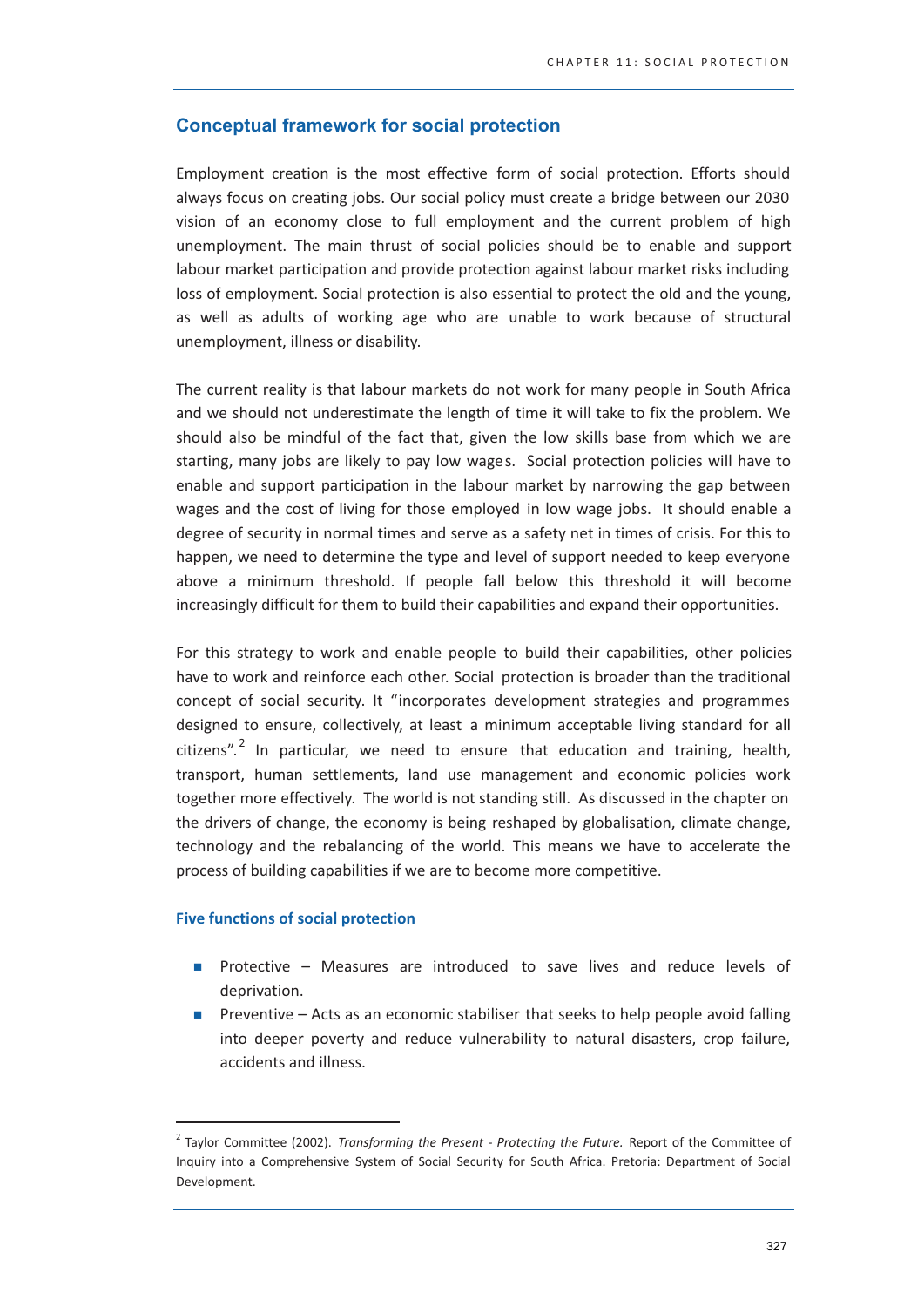- **Promotive** Aims to enhance the capabilities of individuals, communities and institutions to participate in all spheres of activity.
- Transformative Tackles inequities and vulnerabilities through changes in policies. laws, budgetary allocations and redistributive measures.<sup>3</sup>
- **Developmental and generative Increases consumption patterns of the poor,** promoting local economic development and enabling poor people to access economic and social opportunities.

These functions and objectives fit well with South Africa's developmental approach to eradicating poverty and reducing inequality.<sup>4</sup>

#### Social protection as a right

Under Section 27 of the Constitution, South Africa recognises social security as a basic right: all South Africans "have the right ... to social security, including, if they are unable to support themselves and their dependants, appropriate social assistance."<sup>5</sup> A human rights approach requires that an understanding is reached of what constitutes the "social floor", or minimum social protection below which no one should fall. The floor of essential goods and services can vary between individuals, depending on their age, gender, socioeconomic status, health and abilities.

# **Vision for social protection**

By 2030, the majority of working age South Africans are employed. Everyone enjoys a high standard of living. There is a defined social floor and households who have not achieved the basic standard of living are assisted. Problems such as hunger, malnutrition and micronutrient deficiencies that affect physical growth and cognitive development, especially among children have all been addressed. Vulnerable groups such as poor women and people with disabilities enjoy the full protection provided under the Constitution. Social protection also serves to protect against short-term shocks and chronic vulnerabilities caused by labour market failures.

This vision will be attained through a combination of public and private provision of services. The state will continue to bear primary responsibility for ensuring this is achieved. It will also develop an enabling environment, create conditions for social partners to contribute, and ensure vulnerable groups are protected.

<sup>&</sup>lt;sup>3</sup> Devereux S (2010). Building Social Protection Systems in Southern Africa. Paper prepared in the framework of the European Report on Development 2010.

 $^4$  Taylor V (2008). Social Protection in Africa: An Overview of the Challenges. Research Report prepared for the African Union. Unpublished Report. Available at

http://www.eprionline.com/wpcontent/uploads/2011/03/Taylor2008AUSocialProtectionOverview.pdf (Accessed 2 June 2011).

RSA (1996) Constitution, Chapter 2, Section 27 (1)c.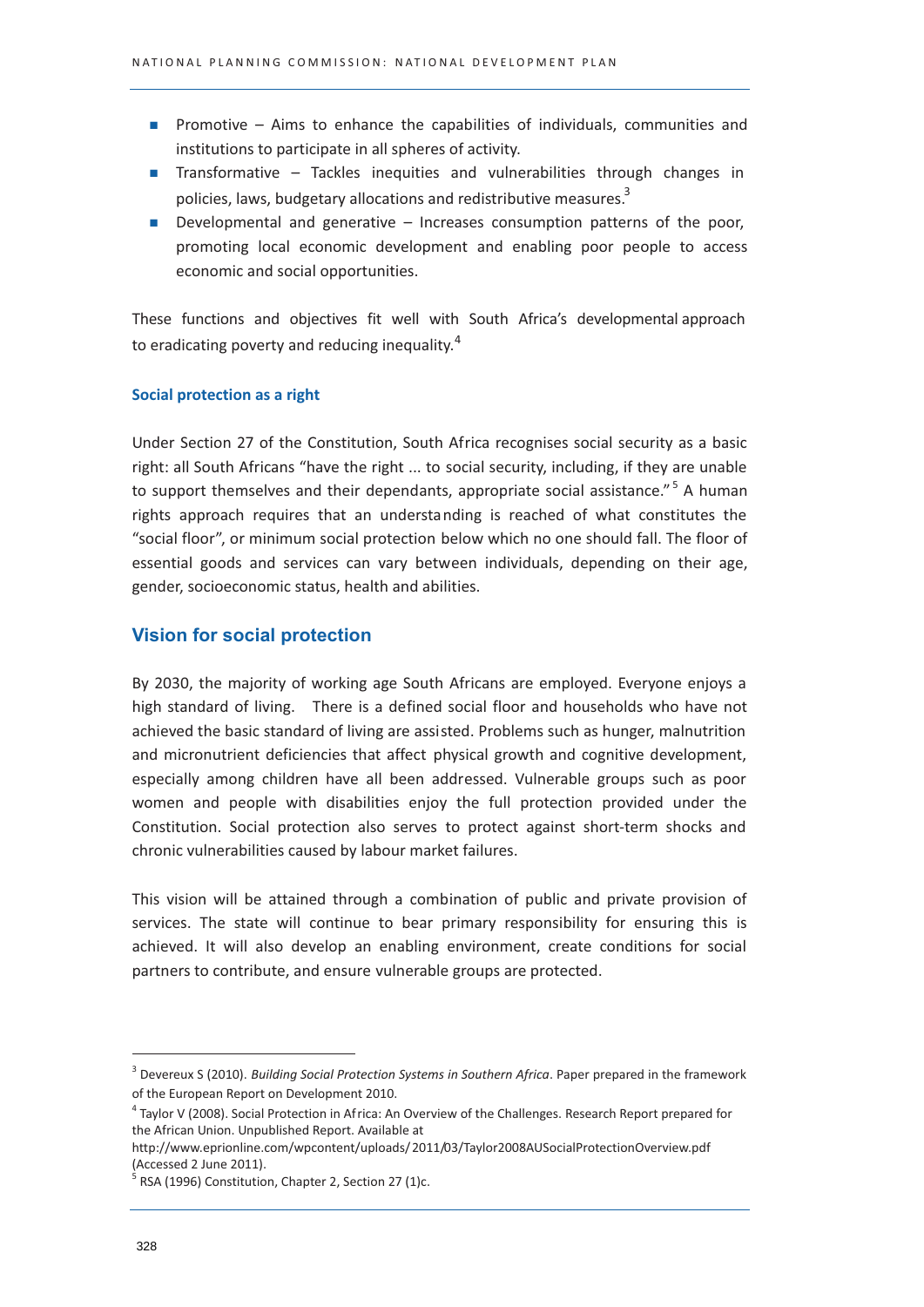# Overview of South Africa's social protection and welfare services<sup>6</sup>

#### **Social security system**

The figure below shows the basic architecture of South Africa's current social security system. There are five major social assistance grants: the Child Support Grant, the State Old-Age Pension, the Disability Grant, the Foster Care Grant and the Care Dependency Grant. The eligibility criteria for the grants differ. Government is also responsible for three primary social insurance mechanisms; the Unemployment Insurance Fund, the Compensation Funds and the Road Accident Fund. The state regulates voluntary funds, including voluntary insurance schemes, such as medical schemes and retirement funds.

#### **Social security in South Africa**



In South Africa, social assistance grants refers to non-contributory and income-tested benefits provided by the state to certain categories of people, such as people living with disabilities, the elderly, and children in poor households. Benefits are financed by general tax revenues.

The elderly in South Africa have two main sources of income: state old-age pensions and private pensions. Many people are not able to save adequately for retirement because of low earnings during their working life and rely on government pensions.

The main goal of the Child Support Grant is to ensure that the primary caregivers of children living in poverty are able to finance the basic needs of those children. Based on the number of beneficiaries, the grant is the largest cash transfer programme in South Africa. Grant conditions include income criteria and children's school attendance. On average, the grant accounts for 40 percent of household income in the poorest quintile,

 $6$  Leibbrandt M & Woolard I (2011a). A conceptual framew ork for Social Security in South Africa in the light of the current situation as well as future trends. Unpublished paper prepared for the National Planning Commission.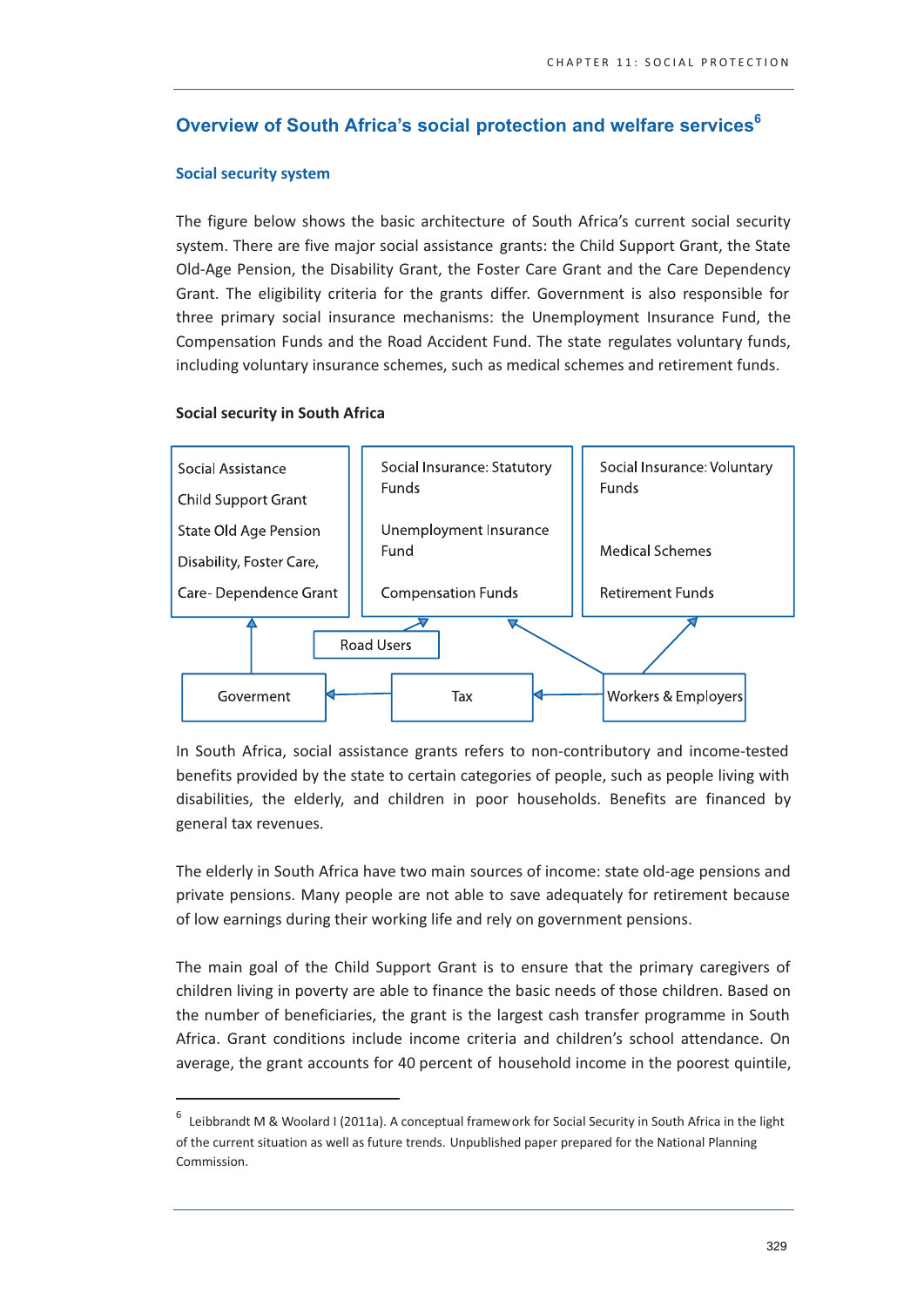and about 5 percent overall. Evidence shows that, in the absence of social assistance, South Africa's poverty and inequality would be higher.

The Compensation Funds provide medical care and income benefits to workers who are injured at work or who develop occupational diseases. These are statutory funds with mandatory membership and contributions, but they are effectively restricted to the formal economy. The Road Accident Fund provides compensation for the loss of earnings, loss of support, general damages, and medical and funeral costs for the victims of road accidents caused by the negligent or wrongful driving of another motorist. Membership is mandatory for all vehicle owners. The Unemployment Insurance Fund provides short-term unemployment insurance. It pays benefits in the event of unemployment, illness, maternity, adoption and death. Benefits are only paid in the period immediately after the loss of employment, with a maximum benefit length of 238 days. All formal-sector workers and their employers must each contribute a levy of 1 percent of the employee's salary (up to a certain income threshold, currently R149 736 per year) to the fund. Credits are accrued at the rate of one day of benefits per six days worked. This social insurance mechanism is effectively limited to the formal sector and the 1 million domestic workers employed by private households.

In addition to the statutory funds, there are voluntary funds providing social insurance, including private health insurance (medical aid) and private retirement funds. These are generally linked to formal sector employment as a benefit of many formal employment contracts. While the medical schemes involve some sharing of risk by redistributing from the healthy to the sick, there is no redistributive component in private retirement funds.

#### **Social assistance**

After the end of apartheid, policies on social grants evolved in a way that maintained and modified some inherited grants such as pensions, disability and foster care. The state maintenance grant was removed and replaced with the Child Support Grant. The Old-Age Pension and the Disability Grant are regarded as quite generous, equating to 1.75 times the average per capita household income. The Child Support Grant is much smaller than the adult grants or the Foster Care Grant.

The immediate objective of cash transfer programmes is to alleviate hardship among vulnerable groups. Woolard and Leibbrandt<sup>7</sup> and Bhorat and van der Westhuizen<sup>8</sup> demonstrate that such grants are critical for reducing poverty. The grants also reduce inequality in an environment where unemployment worsens inequality. In terms of coverage and gaps, simulations based on survey data suggest that about three-quarters

 $^7$  Woolard I and Leibbrandt M (2011). The role of cash transfers in reducing poverty and inequality in South Africa over the post-apartheid period. Unpublished paper produced for the National Planning Commission. Southern Africa Labour and Development Unit, University of Cape Town.

<sup>&</sup>lt;sup>8</sup> Bhorat H and van der Westhuizen C (2011). Pro-Poor Growth and Social Protection in South Africa: Exploring the Interactions. Unpublished paper produced for the National Planning Commission. Development Policy Research Unit, University of Cape Town.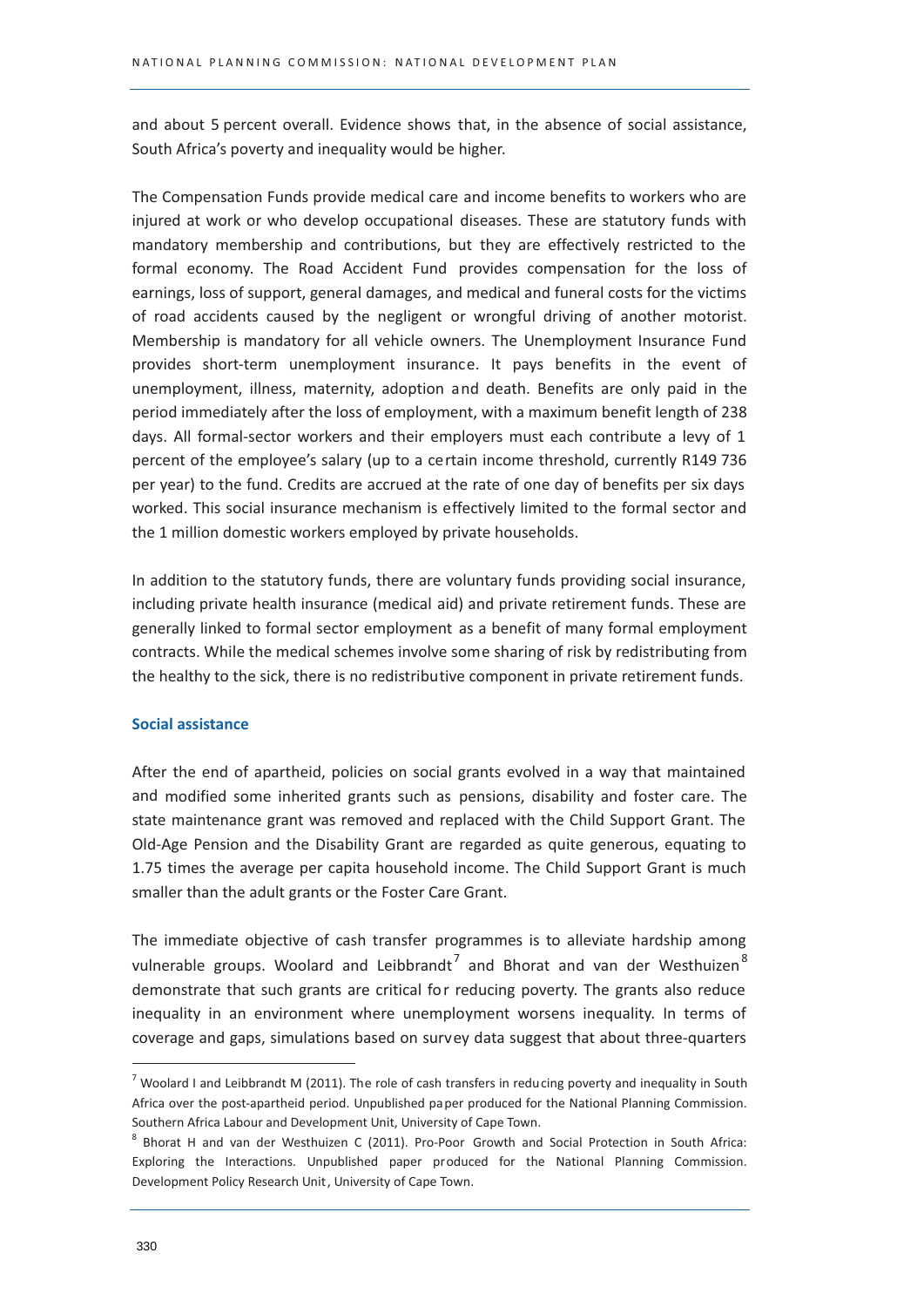of the elderly are eligible for the Old-Age Pension, almost all of whom are receiving it. About 6 percent of the working-age population receives disability grants. While 60 percent of children who are within the age and income bracket covered by the Child Support Grant receive a child grant of some form. A 2008 survey estimates that 70 percent are eligible for the Child Support Grant on the grounds of household income. This indicates that there are many children who are not receiving grants to which they are entitled: some estimates put the number at 2.9 million.<sup>9</sup>

Orphans are among the most "at-risk" segments of the child population. A high proportion of paternal orphans are receiving grants, particularly the Child Support Grant, but a low proportion of maternal orphans are receiving grants. This supports evidence found in Case, Hosegood and Lund<sup>10</sup> that the probability of a child receiving a grant decreases when the mother is absent. Unsurprisingly, orphans who have lost both parents are the most likely to be receiving the Foster Care Grant. What is unexpected is that, aside from paternal orphans, orphans are less likely to receive the Child Support Grant than children with both parents. This may be a result of the more complex documentation required without the child's mother as caregiver.

#### **Social insurance**

The central planks of the current system of social insurance are the Unemployment Insurance Fund and the public works programmes.

The Unemployment Insurance Fund provides essential support to workers who have lost their income. For the first nine months of 2010/11, the fund received an average of 63 260 new claims per month. Average monthly benefit payments amounted to R466.8 million to 207 646 beneficiaries, according to the Budget Review 2011. The fund currently has a large and growing surplus. In 2010/11, fund expenditure was about R8.1 billion, while revenues were R14.4 billion.

Despite this, the fund's coverage is limited. Given that there were 4538000 unemployed in early 2011, the implication is that less than 5 percent of the unemployed were receiving unemployment benefits at any given time. Part of the explanation lies in the fact that 55 percent of the unemployed report that they have never worked and thus have not contributed to the fund. Furthermore, 44 percent of unemployed people who have previous work experience have been unemployed for more than a year and would have exhausted their benefits if they were ever eligible for them. While the fund clearly has an important role to play in providing replacement income and a degree of security to the short-term unemployed, the vast majority of the unemployed fall outside

<sup>&</sup>lt;sup>9</sup> Leibbrandt M, Woolard I, Finn A and J Argent (2010). Trends in South African income distribution and poverty since the fall of apartheid. Organisation for Economic Cooperation and Development Social, Employment and Migration Working Papers No. 101. Paris: OECD.

<sup>&</sup>lt;sup>10</sup> Case A, Hosegood V and Lund F (2005). The Reach and Impact of Child Support Grants: Evidence from KwaZulu-Natal. Development Southern Africa 22 (4): 467-82.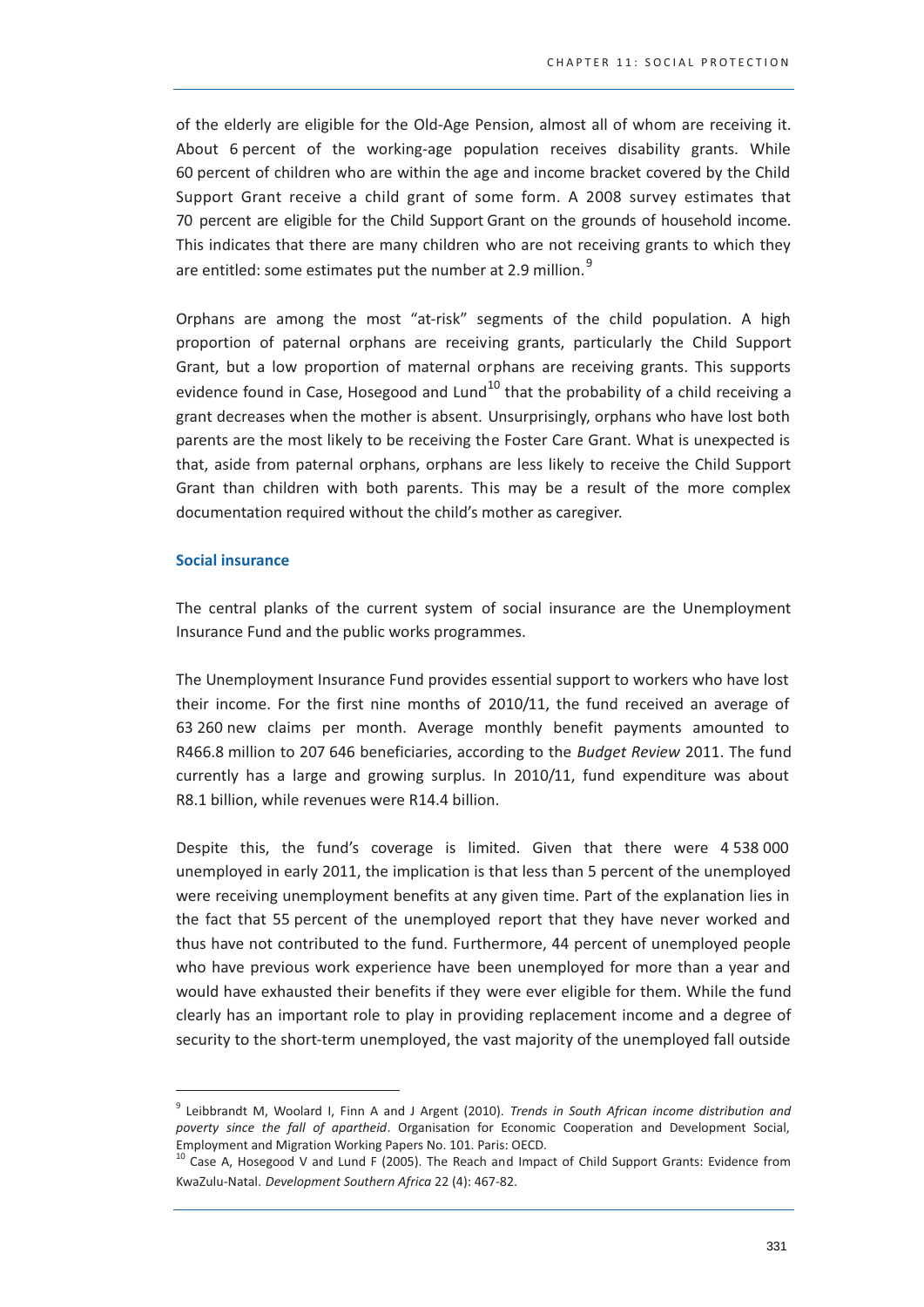this system. The fund is currently focused on giving benefits to members, but to ensure its sustainability the focus should be on helping people return to active employment.



Proposed state coverage of lifecycle risks

A comprehensive social security system should cover people at different phases of their lives. Although South Africa has many of the necessary elements, there are critical gaps, as shown in the figure above, most notably the lack of protection for many working-age people.

# **South Africa's social protection gap**

Despite the strengths of South Africa's social grants system, grants target people who are not expected to be economically active: children, the elderly and those with disabilities. For those who are willing and able to work, but who are locked out of the economy, there is no meaningful level of social protection. Only 3 percent of the unemployed have access to unemployment benefits at any given time.<sup>12</sup>

This means that able-bodied unemployed people in South Africa have little choice but to depend on "goodwill transfers" from those with access to income through employment or some form of social grant.

Source: Smith, 2011<sup>11</sup>

<sup>&</sup>lt;sup>11</sup> Smith S (2011). "Towards integrated and comprehensive social security in South Africa" critique of the Social Security and Retirement Reform.<br><sup>12</sup> Klasen S and Woolard I (2008). Surviving unemployment without state support: unemployment and

household formation in South Africa. Journal of African Economies 18(1): 1-51.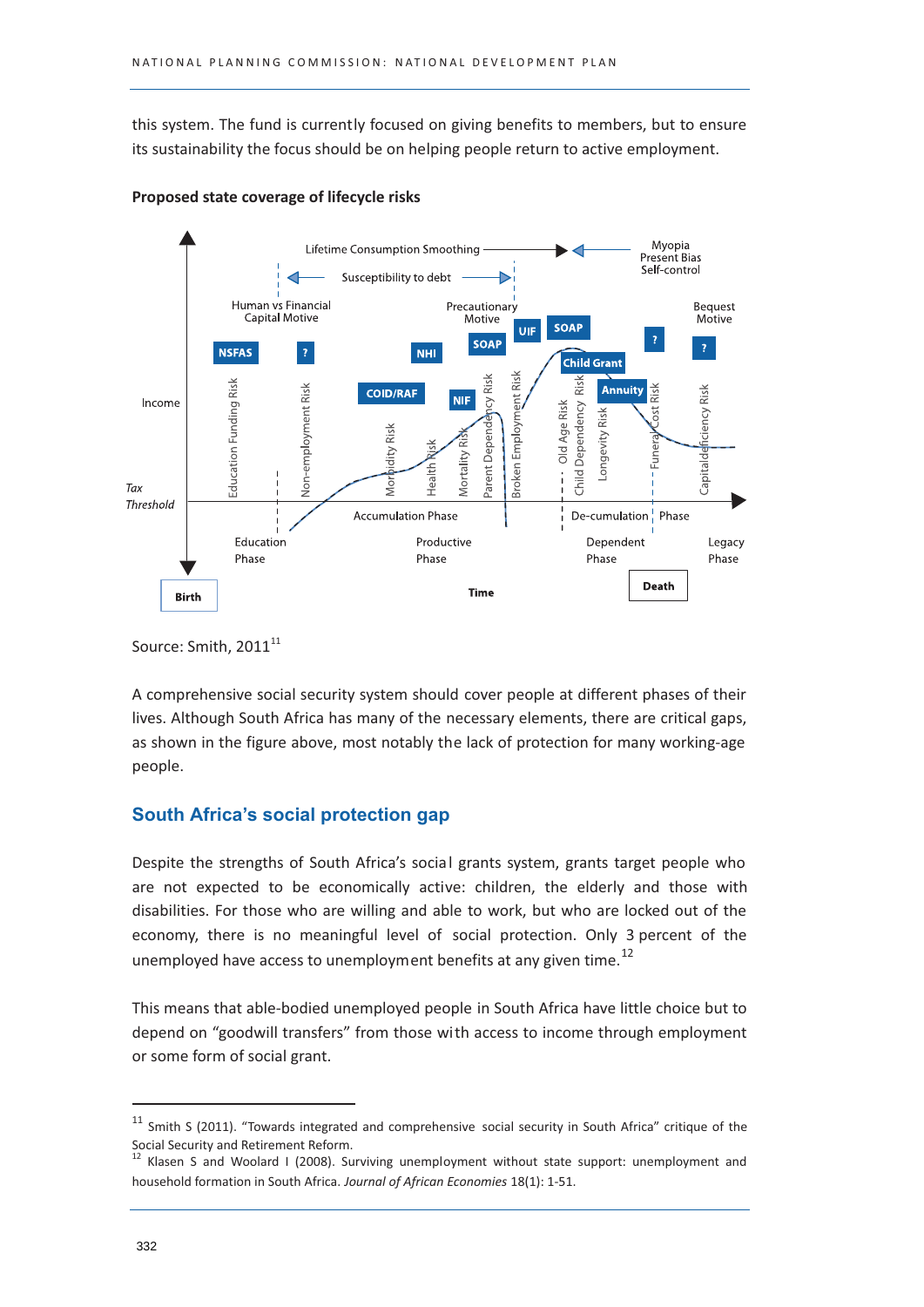In effect, the massive economic burden of unemployment in South Africa is being borne primarily by workers and by those who have access to social grants meant for other purposes. Dependence on wage earners compounds existing wage pressure in the economy, and dependence on social grant recipients dilutes the anti-poverty effects of such grants, pushing households that are already poor even further into poverty.

Lack of social protection for the able-bodied unemployed is a critical social protection gap, exacerbating poverty and inequality and diluting the effects of other forms of social protection. The critical policy question is how to address this gap. There are a range of complementary instruments for doing so, but the focus in this section is on the vital role of public employment.

#### Absence of contributory coverage of the informal sector

The most significant omission in the reform proposals being considered by government is that the informal sector does not have a way to make payments towards contributory schemes through savings. The formula for determining contributions and benefits needs to take account of volatile and broken contribution patterns and develop an equivalent co-contribution incentive to the contribution subsidies for formal workers. A social security system that does not allow everyone the opportunity to participate in improving their basic social security entitlements through contributions implies that these individuals are denied access and left outside the ambit of essential benefits  $$ unless they are able to migrate to the formal economy. This is inappropriate in an economy in which government tries to encourage entrepreneurship and small business initiatives. The problem cannot be addressed by formalising the informal labour market.

Occupational schemes use employer matches in South Africa, but little is known about their effectiveness, as most employers make retirement scheme membership a condition of employment. The current proposals envisage a contribution subsidy for low-income formal sector employees. This incentive should be extended to the informal sector too.

# Public employment programmes<sup>13</sup>

Income support is a vital part of social protection for the unemployed, but in South Africa's particular context there is a bigger picture. The deeply structural nature of unemployment means that large numbers of the unemployed have never worked, or have not worked for long periods of time. This has devastating social and psychological effects and completely disrupts established social patterns.

<sup>&</sup>lt;sup>13</sup> Philip K (2011). Addressing a key social protection gap: support for the unemployed. Unpublished paper prepared for the National Planning Commission.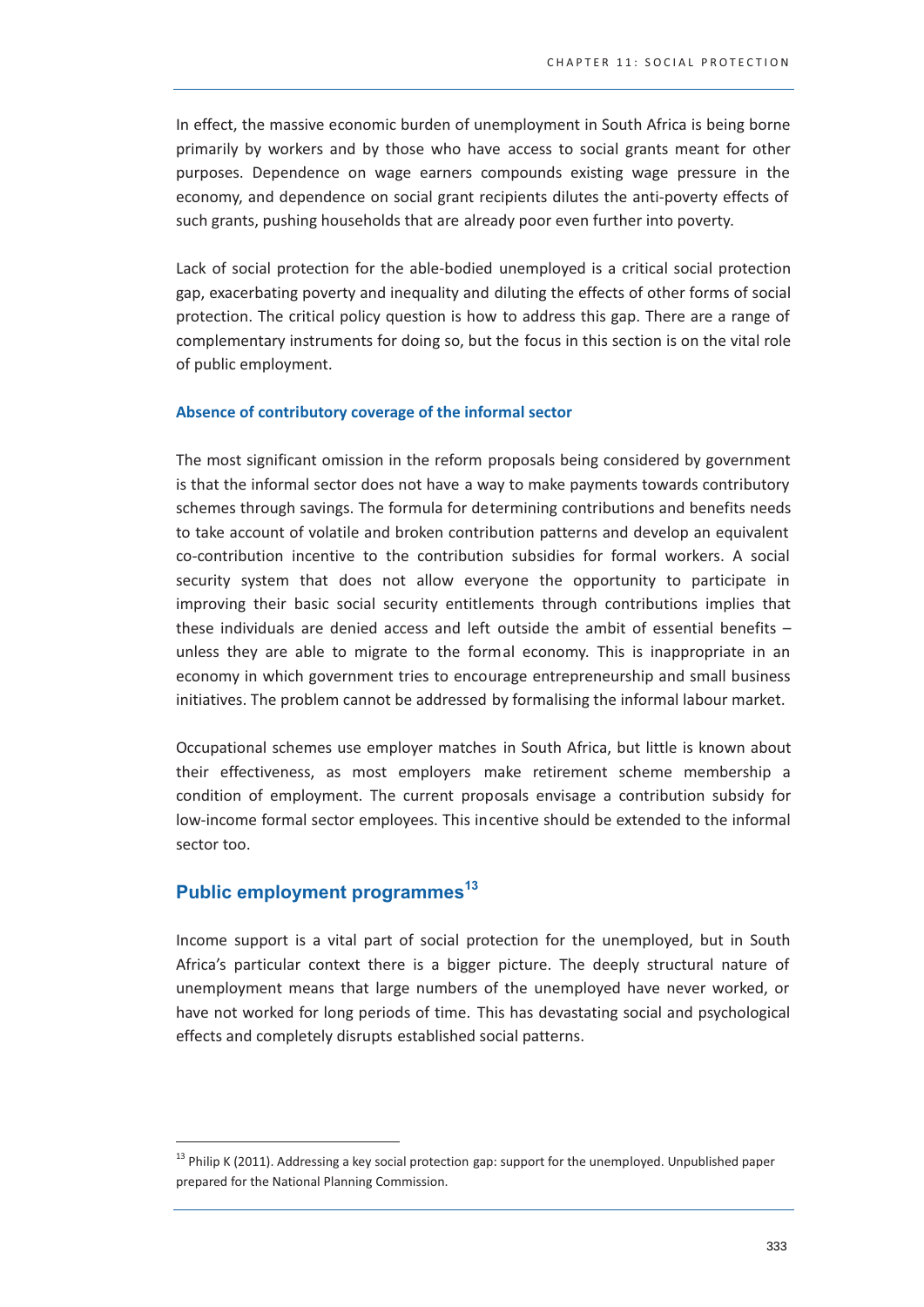Where possible and appropriate, public programmes should provide employment opportunities to work. Work provides people with an earnings floor and the dignity of being productive, rather than dependent. For many, it provides the first experience of employment, introduces them to the skills and disciplines of work, provides structure in their lives, validates their ability to contribute to their communities, and provides access to social networks. For young people, working and earning is also part of the transition to adulthood.

Access to public employment opportunities provides a bridge between social grants and the sustainable employment envisaged in the New Growth Path, creating a mechanism that allows unemployed people to become a productive part of the economy while structural changes required to create sustainable employment take effect. Without this mechanism, the social tensions arising from high unemployment are likely to hinder medium- to long-term growth and development objectives.

At the same time, the impacts of the assets and services provided also contribute to wider social policy goals, particularly if there is a strong focus on food security, care and educational support.

In many parts of South Africa, the established pattern was that when young men started working they saved to pay ilobolo. got married and started families. With current levels of unemployment, this is no longer possible for many young people. This has profound implications for the family as an institution. as well as for parenting. **Unemployment potentially** contributes to the growing phenomenon of absent parents, especially fathers. It is estimated that less than a third (32 percent) of children live with both their biological parents and a quarter of children do not live with either of their biological parents.

#### The role of public employment in social protection

Despite its importance in addressing the social protection gap for unemployed people, public employment has not always been considered part of social protection. It has been thrust into the policy arena by India's National Rural Employment Guarantee Act in 2005, through which the state guarantees 100 days of work to every rural household that needs it. Over 55 million people are now part of the scheme, which has become a central pillar of India's social protection system.

The introduction of an employment guarantee has systemic implications:

- Introducing a right to work changes power relationships, enhances the agency of citizens and their ability to hold government accountable, which strengthens democracy.
- An employment guarantee contributes to the "social protection floor" in society providing income security to households, as well as creating a floor in labour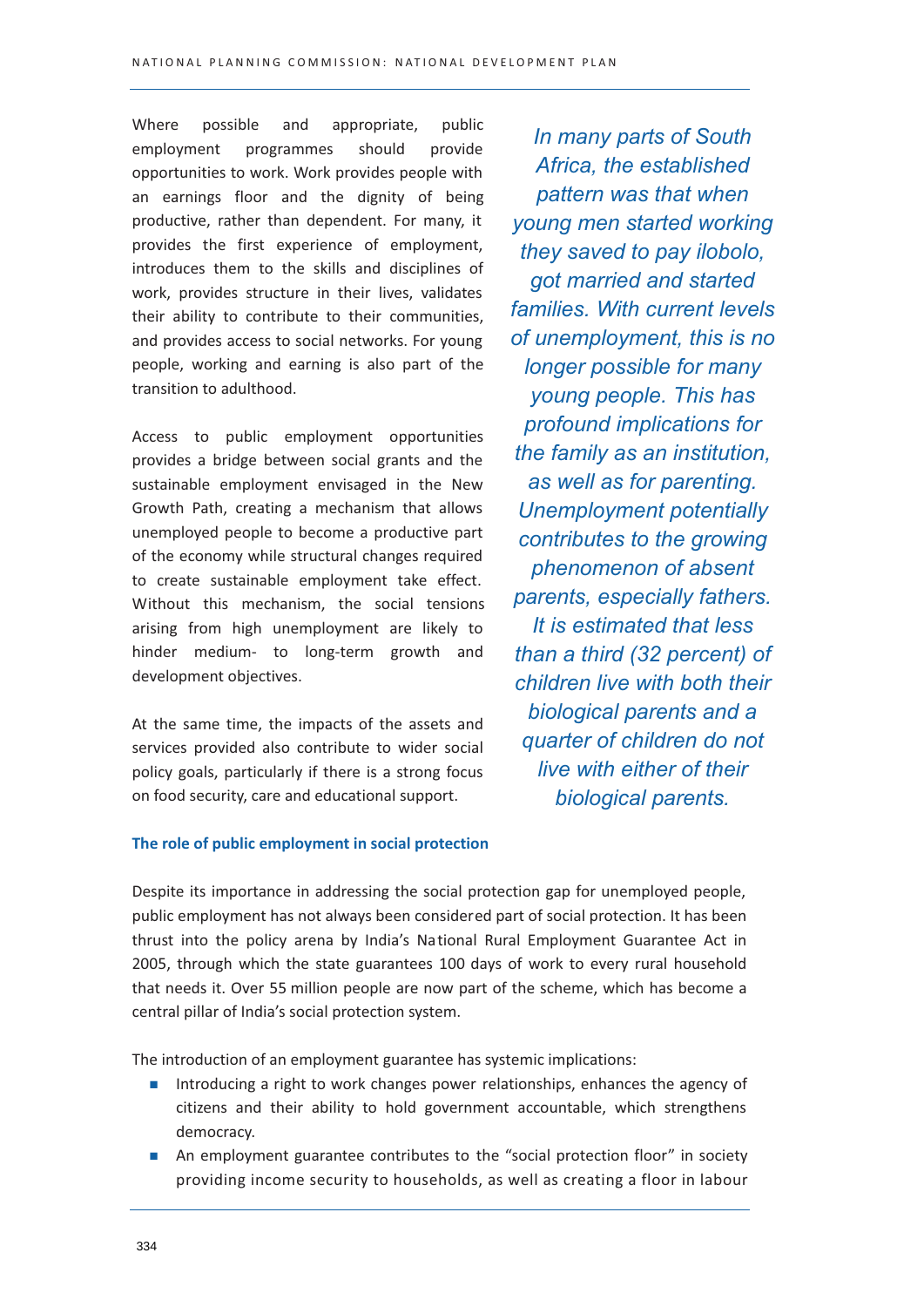market standards that gives workers a real alternative to exploitative conditions of work. This is a substantive contribution to the progressive realisation of decent work in society.

Chapter 3 argues that unemployment will be a challenge for many years, even if the best scenarios are achieved. The extent of marginalisation, especially amongst the youth, tears apart the social fabric. The public employment programmes to date reach between 3 and 6 percent of the unemployed. These programmes need to be expanded to reach an average of 30 to 50 percent of the unemployed by 2014, and to cover about 2 million people per annum by 2020, or earlier if possible. This will require effective measures to expand the programme.

#### **Existing strategies to scale up public employment**

South Africa has an existing commitment to public employment in the Expanded Public Works Programme. In phase one, from 2004/05 to 2008/09, it exceeded its target of achieving 1 million work opportunities. The target was cumulative over five years. This was low relative to the numbers of unemployed people. However, the evaluations showed that the first EPWP created very short term opportunities, with falling stipends. The evaluations also called into question the highly complex set of objectives, such as training, that were largely not achieved.

A new expanded public works programme (EPWP II) was introduced in 2009. The EPWP Il kept to the objective of intensifying labour use on infrastructure projects. However, the overall approach was to simplify the objectives of the programme, and to decentralise decision making. Employment incentives were introduced for municipalities and for non-profit organisations. The EPWP II targets were raised to reach 2 million opportunities per annum by 2014. This would translate into 4.5 million work opportunities, averaging 100 days per opportunity, over five years to 2013/4. The infrastructure component of EPWP is meant to double from about 185 000 opportunities in 2009 to 383 000 by 2014.

EPWP social sector and related activities, such as home-based care and early childhood development for children under five are meant to expand from about 20 000 opportunities to about 400 000 by 2014. Most of these will be stimulated by the EPWP employment incentive, bolstered by grants offered by provincial departments of social development. Non-profit organisations can apply for support to cover labour costs up to a value of an EPWP wage (approximately R60 per day in 2011).

In the new phase, a new component called Community Work Programme was added. The new programme has been simplified and decentralised. The focus of the programme was initially on testing approaches so that they could be scaled up quickly and target areas of greatest need. The Community Work Programme is very cost effective with a mandatory 65 percent labour-intensity at site level. The programme is also designed as a response to the structural nature of unemployment, and offers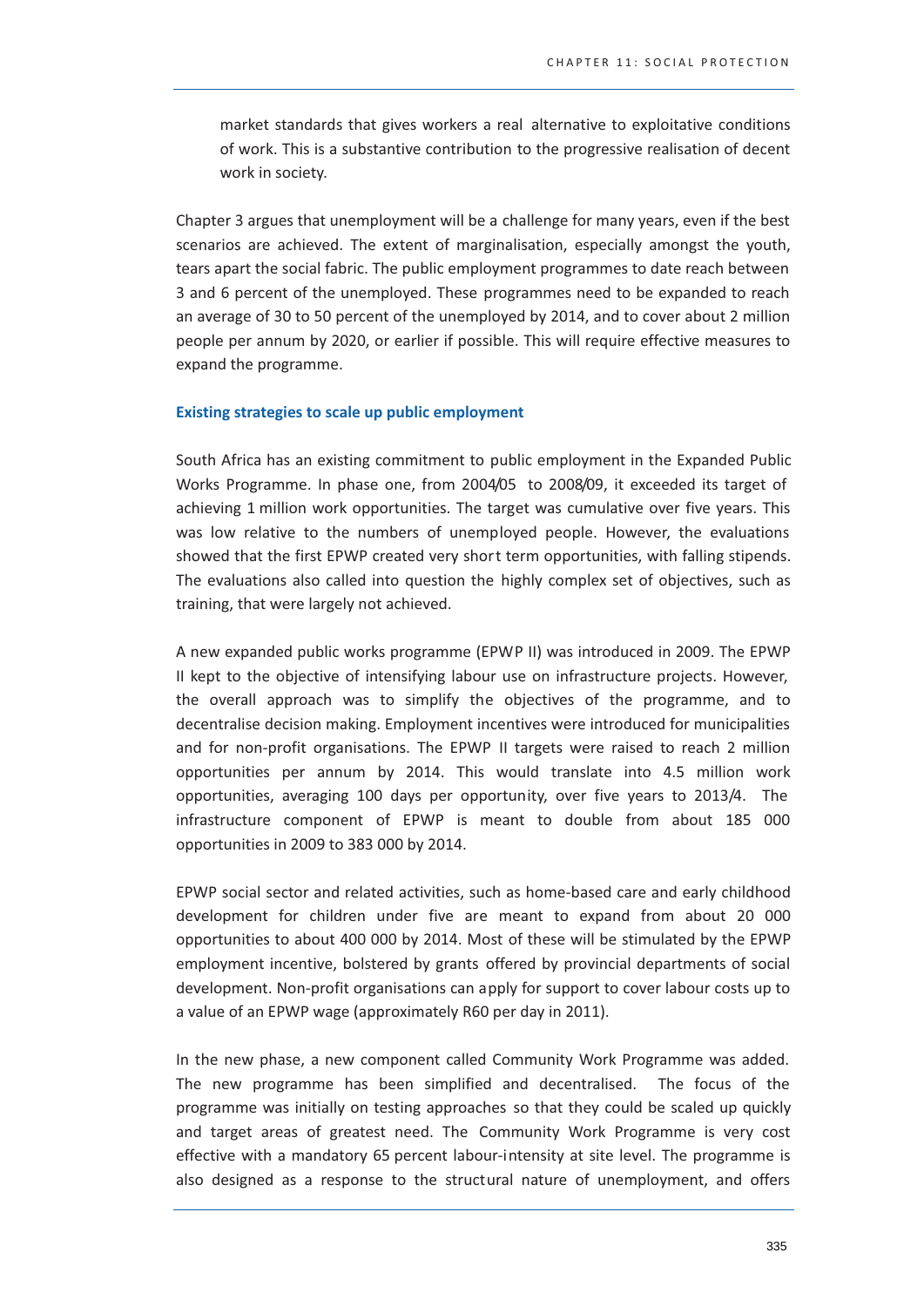participants regular access to part-time work to provide an ongoing earnings floor, which allows greater security than income from once-off, short-term employment.

#### **Key features of the Community Work Programme**

- Provide an earnings floor through regular part-time work two days a week or eight days a month - on an ongoing basis.
- As a government programme put into effect by non-profit agencies, it avoids further burdening local government while strengthening developmental capacity in civil society.
- Work must be "useful work" that contributes to public goods and services in the community. The work is identified and prioritised by communities in ways that build community participation and contribute to community development.
- These assets and services contribute to poverty reduction and local development through their impact on food security, care for vulnerable people, schools assistance, and environmental rehabilitation.

The programme aims to have a presence in every municipality by 2013/14. At the July 2011 Cabinet Lekgotla, the target was increased to 1 million participants by March 2014.14

# **Developmental social welfare services**

Statistical indicators paint a disturbing picture of rising violence, increasing numbers of low-income households and other social determinants requiring urgent attention. Among these social concerns are heightened levels of addiction, increasing criminality among young people, high levels of gang-related violence in schools and communities, and sexual violence against children and women, especially in economically deprived areas. Demographic trends and human development indicators point to a country with significant levels of social fragmentation, unacceptable levels of social alienation and the breakdown of social institutions. In the absence of fully functioning families, households, communities and neighbourhoods, social welfare institutions in most countries step in to provide services to improve social functioning and integration.

The combination of poor and inadequate state social welfare services and high levels of poverty and inequality produces social problems and high-risk behaviour that undermines human development and social cohesion. High levels of domestic violence are often amplified by poverty and unemployment. Alcohol abuse is another factor that is both a cause and manifestation of stresses in households and communities. Poor social services and ineffective policing reinforce the sense of powerlessness in poor communities. Poor-quality education limits social mobility, further straining basic social

<sup>&</sup>lt;sup>14</sup> Philip K (2011). Addressing a key social protection gap: support for the unemployed. Unpublished paper prepared for the National Planning Commission.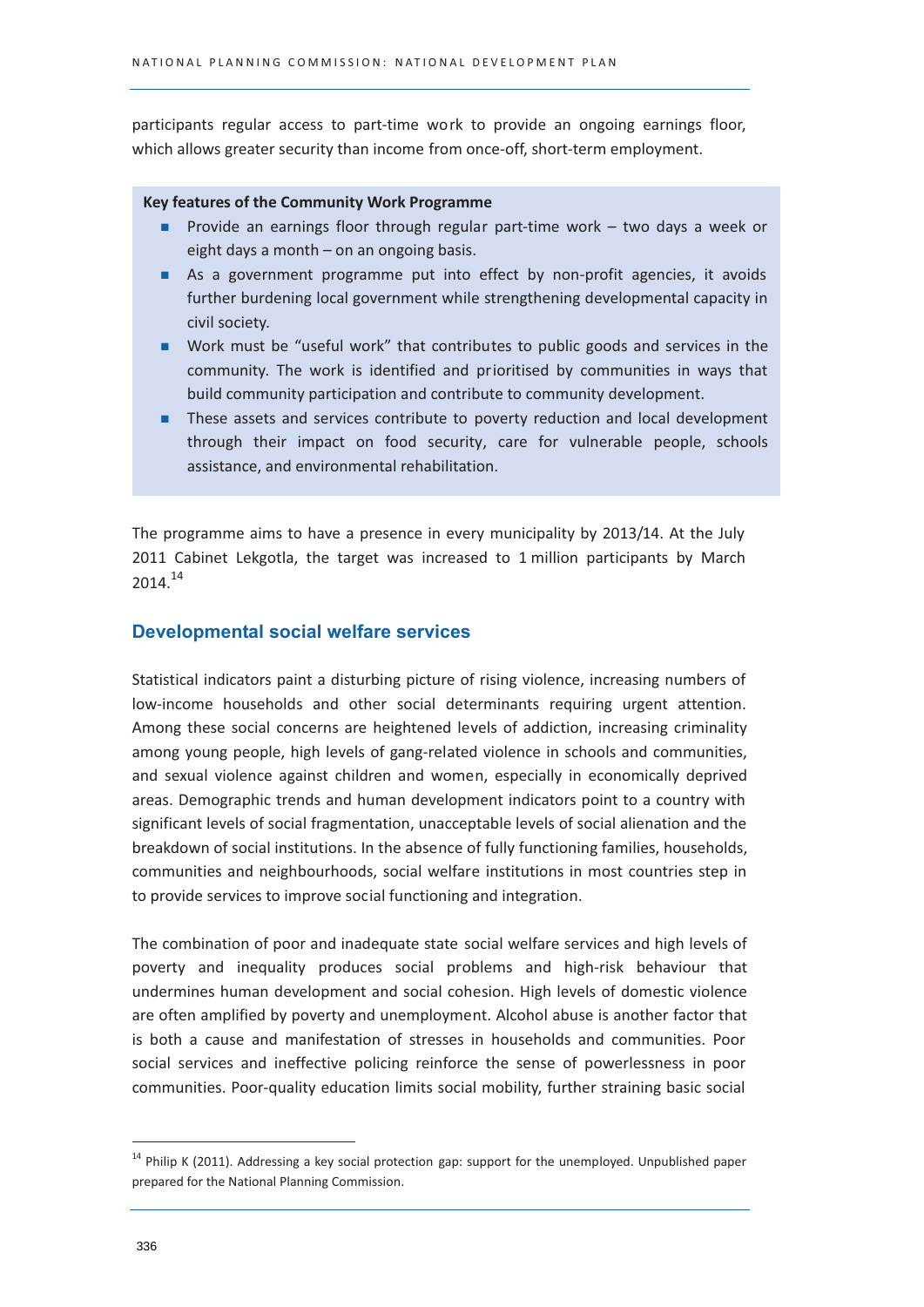relations that many societies take for granted. The impact of youth unemployment and HIV/AIDS has worsened matters.

Given the challenges of dealing with social fragmentation and the demographic context, government has adopted a developmental social welfare approach to social service provision, in line with the Constitution and the 1997 White Paper on Social Welfare. It includes a focus on the social and economic development of individuals, families and communities. This approach incorporates raising community awareness of social concerns and introducing strategies to reduce and prevent social pathologies. Responses in the social welfare field include early intervention through community development strategies and statutory intervention, including residential and alternative care arrangements for those in need, such as orphaned and vulnerable children, victims of violence and people with mental health conditions. It also includes treating perpetrators of crime and those with alcohol and substance addictions, and rehabilitating and reintegrating them into family and society. Services for victims of crime - especially crimes against children, youth and women - are inadequate, as are services for people with a range of mental health conditions.

The distribution of both public and private social welfare services remains skewed along racial and income lines, with the wealthy having access to private services. In social welfare services, the state has adopted a partnership model of service provision and relies mainly on non-governmental welfare organisations to provide professional social services. However, the funding of these organisations has declined steadily since 1994, reducing the range and compromising the quality of services at the same time as demand for such services has increased. Such organisations are unable to respond to the scale and complexities of South Africa's poverty, social fragmentation and lack of social support systems. Increasingly, the burden of care has fallen on the poorest communities and on women and the elderly, often leading to a sense of powerlessness and social isolation.

Responding to the social breakdown of families, communities and society requires a range of generic and specialist education and training that is not available to poor communities. The inadequacy of South Africa's social welfare services to provide the quality of care required is reflected in the inadequate supply of social work, community development, and child and youth care professionals. It is estimated that the country requires close to 55 000 social service professionals to respond to the country's social welfare needs. Currently, there are approximately 15 000 qualified social workers registered with the South African Council of Social Service Professions. Problems in the supply of qualified social service professionals are also linked to poor working conditions and a lack of funding for social services. Efforts to increase the supply of professionals led to government declaring social work a scarce skill. However, structural conditions in the education and health sectors affect the ability of tertiary institutions to produce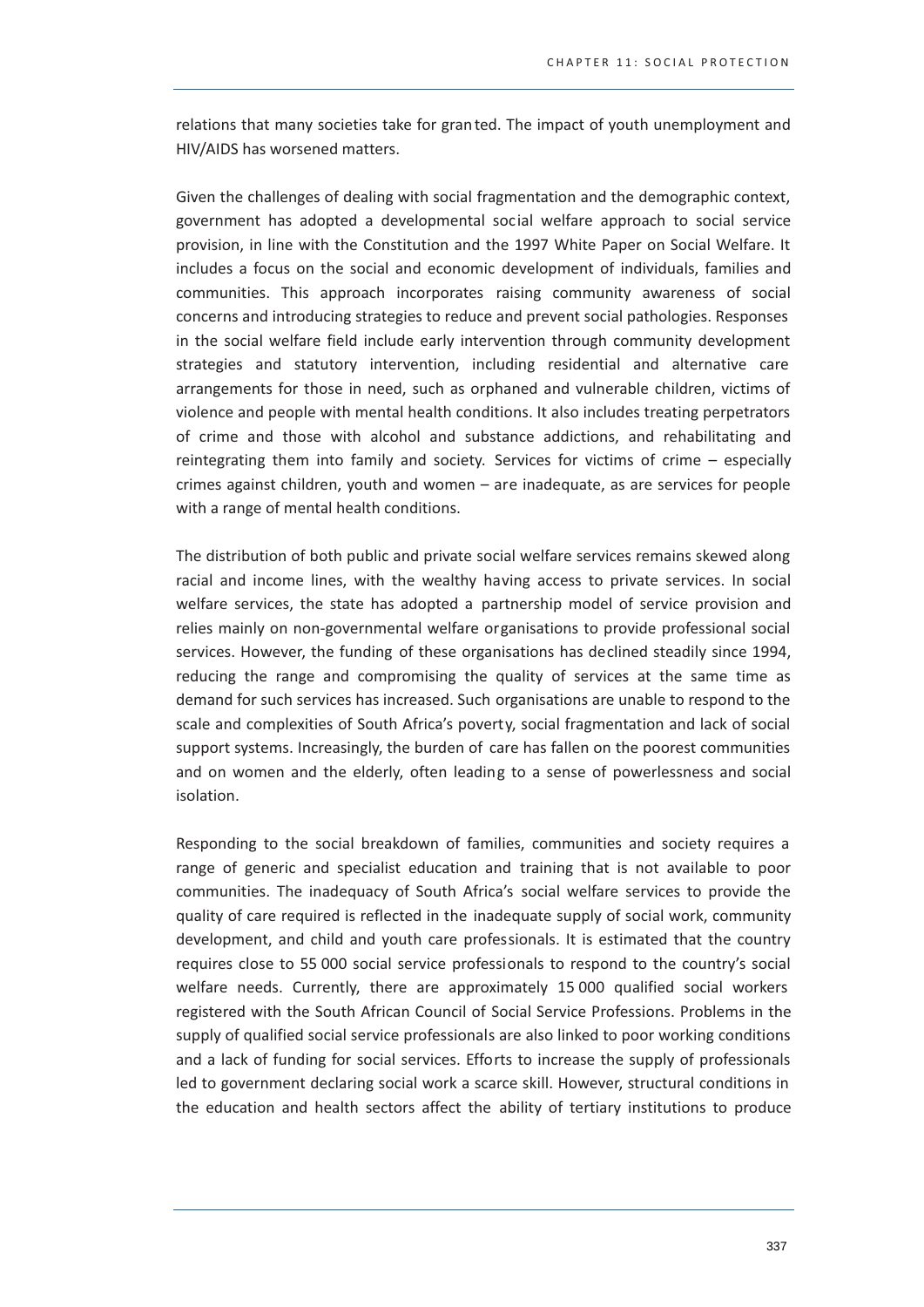social work, community development and social development professionals, as well as specialists such as school psychologists.<sup>15</sup>

South Africa needs to confront the reality that social services are critical for improving social integration and human development. The current model of shifting the burden of care, treatment and rehabilitation to the non-governmental sector and the poorest communities is not working. The scale of social fragmentation and loss of purpose requires more systematic engagement with both governmental and non-governmental social service providers. Statutory services for children, young offenders, the elderly, people with mental health problems and people living with disabilities need wellconceived state and community interventions. Complex social problems require professional interventions to deal with the symptoms and underlying causes of social pressures, most evident in schools, workplaces and neighbourhoods that are plagued by gang warfare and households afflicted by violence, including the abuse of women and children. Urgent and systematic attention is required to deal with these issues.

# The status and wellbeing of children in South Africa

An estimated 3.6 million children are maternal, paternal or double orphans. This is expected to peak at 5 million in 2020. The number of double orphans - children who have lost both their parents - has nearly doubled from 352 000 to 701 000 in the past five years.<sup>16</sup> Only 27 percent of African children live with their biological parents, compared to 48 percent of coloured children and about 80 percent of white and Indian children. Children not living with their parents are cared for almost entirely by relatives, highlighting the importance of extended kinship networks in providing family care in a context of high rates of mortality and labour migration.

The distance between biological parents and their children may have an influence on the extent to which resources such as remittances and social grants are used for their wellbeing. These children may also be at greater risk of physical, emotional and sexual abuse.<sup>17</sup> The increasing morbidity and mortality rates among adults as a result of social ills, poverty, violence, crime and car accidents has resulted in growing numbers of orphans and vulnerable children. These children are society's responsibility. The complexity of caring for this group requires a holistic approach that involves building partnerships with all individuals and organisations that can help in caring for them.

<sup>&</sup>lt;sup>15</sup> Taylor, V (2009). Meeting the Demand for Social Se rvice Professionals in South Africa, Concept paper prepared for the Cape Higher Education Consortium, Cape Town

<sup>&</sup>lt;sup>16</sup> Department of Social Development (2011). Green Paper National Family Policy for South Africa.

<sup>&</sup>lt;sup>17</sup> Statistics South Africa. Social Profile of South Africa 2002/09.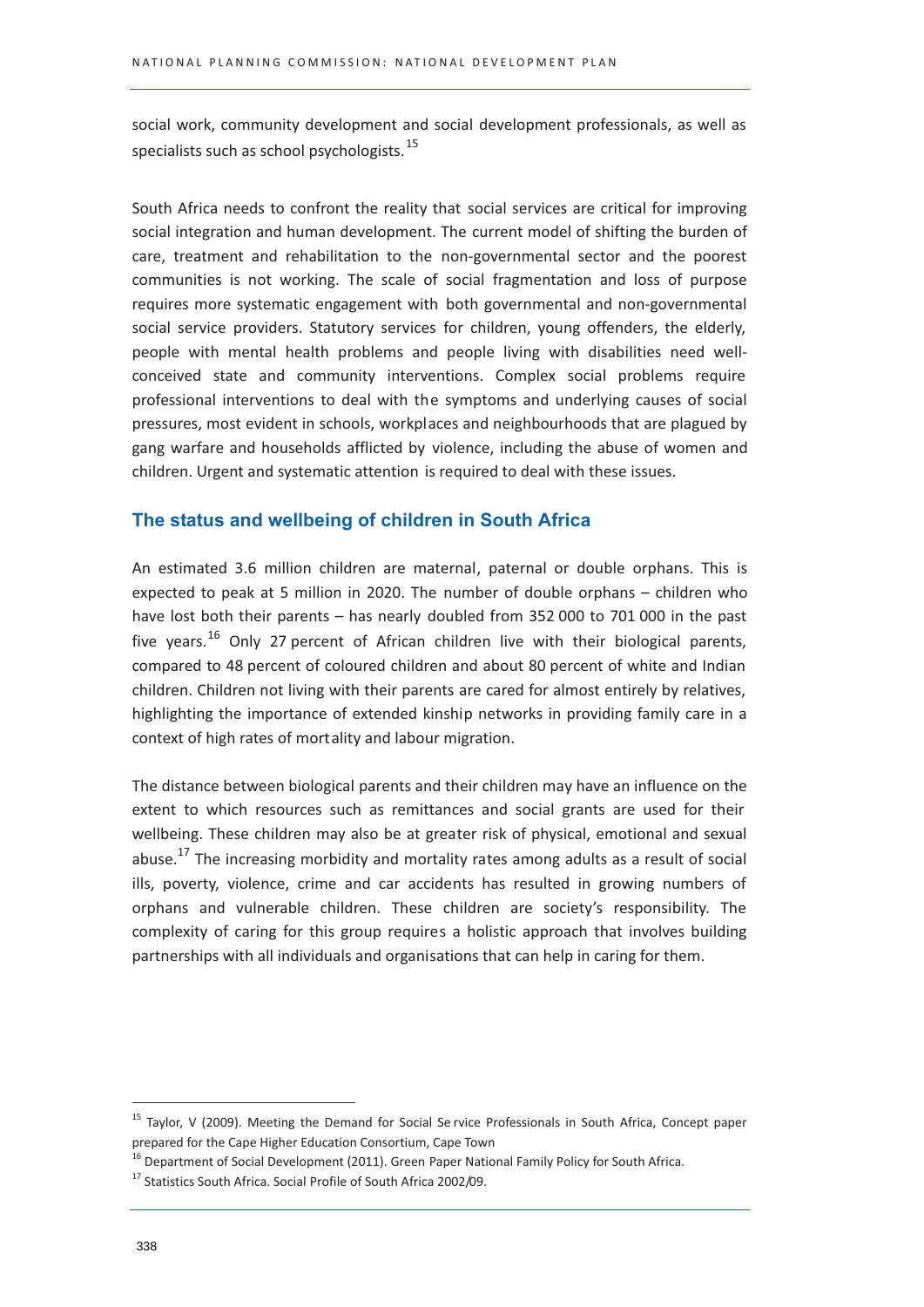#### **Child-headed households**

Child-headed households make up only 0.6 percent of all households in South Africa, a proportion that remained virtually unchanged from 2002 to 2009. More than half of these households had one or more of their parents living, which may indicate that such households develop due to labour migration.<sup>18</sup> The spatial distributions of adult and child populations in South Africa are strikingly different, with children disproportionately represented in rural and non-metropolitan areas. The National Information Data System shows different distributions of children in households across different area types, with a greater proportion of children situated in "traditional authority areas" (42 percent of children compared to 29 percent of adults), and a smaller proportion of children living in urban formal households (41 percent of children compared to 53 percent of adults).<sup>19</sup>

#### **Child poverty**

Using a poverty line of R515 per person per month reveals that 67 percent of children are defined as poor, while 54 percent of the total population is defined as poor. Child poverty rates differ greatly by population group: using the upper threshold of R949, about 88 percent of African children are poor, 60 percent of coloured children, 29 percent of Indian/Asian children and 10 percent of white children.

#### **Child sexual abuse**

Child sexual abuse is a significant problem. In later life, there is a considerable burden of disease from frequent childhood abuse. However, there is inadequate incidence or prevalence data on child abuse, because no reliable national representative surveys have been conducted. Data from the South African Police Service is not reliable, as it is only based on reported cases, in an area where there is significant under-reporting. This lack of data makes it difficult to know what services are needed.

#### **Child protection**

Alternative care refers to services and protection of orphans and vulnerable children outside their parental homes. These children become wards of the state. Alternative care encompasses temporary safe care, foster care, and child and youth care centres.

According to the Social Pension System, there were 510 766 foster children receiving foster care grants in March 2010. Foster care cases have to be supervised to support foster parents and ensure that children are well cared for. Guidelines and protocols have been developed to ensure that children receive effective foster care services.

<sup>&</sup>lt;sup>18</sup> Hall K and Wright G (2010). A profile of children living in South Africa in 2008. Studies in Economics and Econometrics. Volume 34(3): 45-68.

 $19$  Ibid.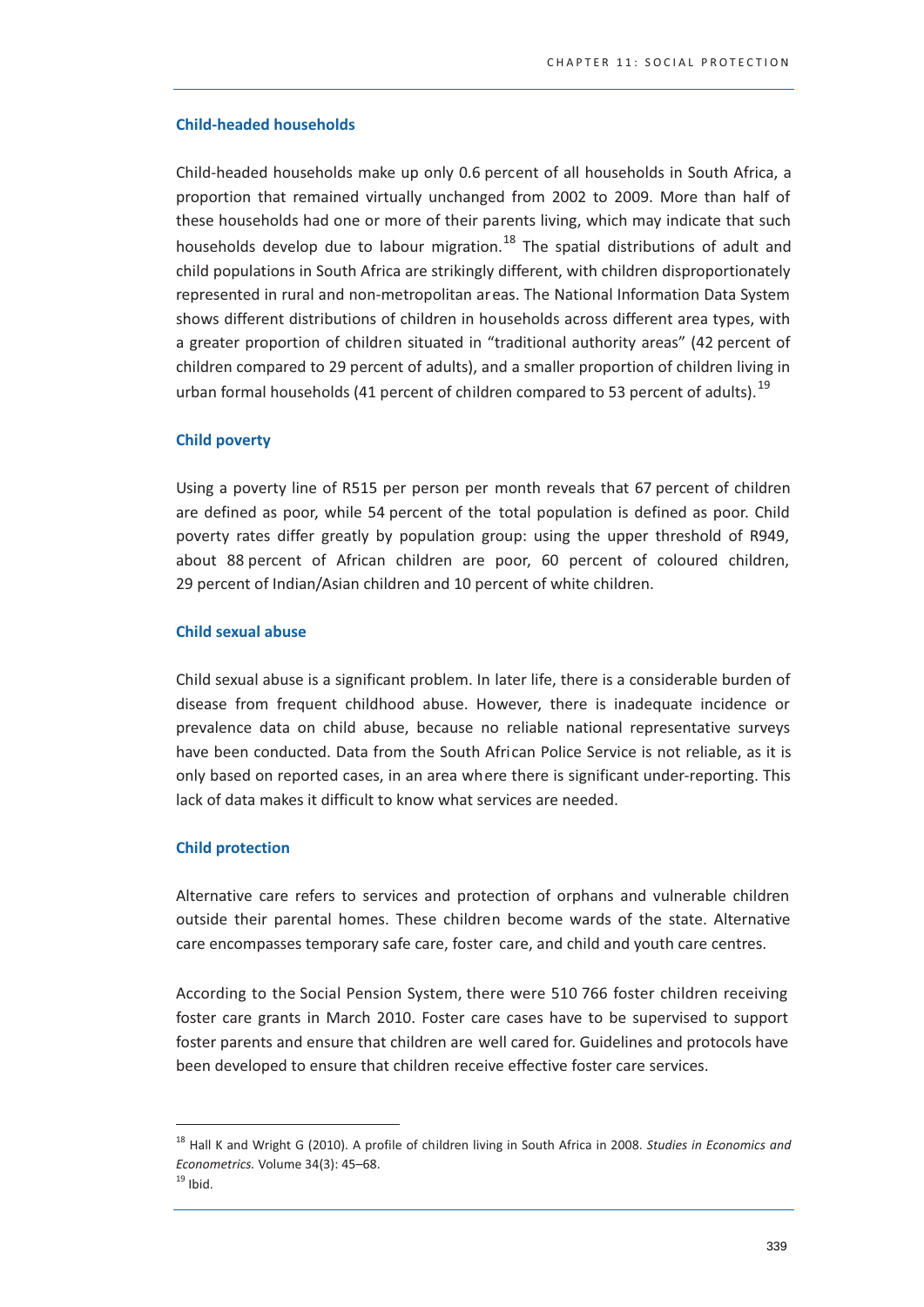Child and youth care centres include government and privately operated children's homes, temporary places of safe care, shelters for street children, secure care facilities, schools of industry and reform schools. There are 345 established and registered centres accommodating about 18 783 children under the age of 18.

#### **Funding for services**

All provinces rely heavily on not-for-profit organisations to deliver services. The average percentage of the total social welfare programme budget transferred to such organisations for 2011/12 is 51.3 percent, slightly down from 51.8 percent for 2010/11, using adjusted estimates. By 2013/14, this percentage is set to fall further, to 50.8 percent.<sup>20</sup>

The subsidies provided by provincial departments to not-for-profit organisations do not cover the full cost or scope of the services. The Children's Bill Costing Report recommended a shift to a child-centred services model of full funding rather than the existing model of partial subsidisation, especially for not-for-profit organisations such as child and youth care centres that provide services to children placed in their care by a court order. The national Department of Social Development has completed a revision of the policy on financial awards for service providers, however it does not commit to full funding, even for services mandated by legislation.

# **Policy and planning priorities**

There are five gaps in the system that require attention:

- General shortcomings in coordinating and implementing a number of government policies. Underperformance in education and health is among the most documented, leaving people worse off despite the existence of policy. Another example is the number of children who are eligible for income support but not receiving it.
- Lack of protection for unemployed people of working age (18 to 59).
- The need to promote youth employment.
- $\blacksquare$  The social insurance system, in particular the retirement savings aspect.
- The neglect of social welfare services.

#### **Policy coordination**

Policies that affect the lives of citizens should be planned with a full understanding of their linkages and how they affect daily life now and in future. Failure to coordinate results in each department producing different plans based on their priorities without taking into account other complementary policies. This leads to further fragmentation

<sup>&</sup>lt;sup>20</sup> Budlender D & Proudlock P (2011). Funding the Children's Act: Assessing the adequacy of the 2011/12 budgets of the provincial departments of social development.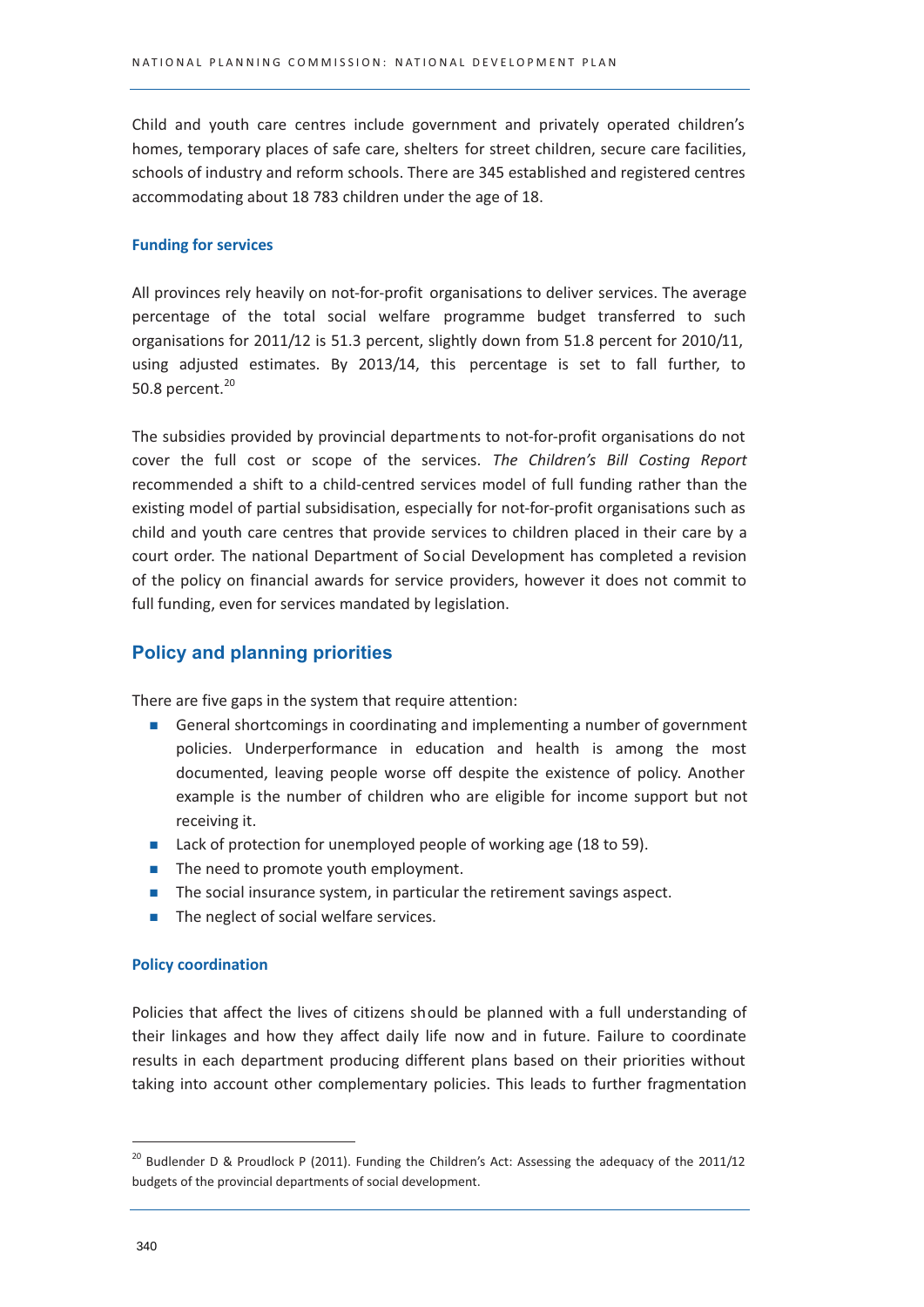and wastes resources, and it is frustrating for those who have to implement policy and deliver services.

Better coordination of policies is needed. For example, the impact of good nutrition on a child's physical and cognitive development has long-term impacts on health, educational performance and labour market participation. Health is also influenced by the type of dwelling people live in, access to clean water and sanitation, the type of energy they use, the levels of pollution they are exposed to, and their lifestyles. The provision of services such as water, sanitation and energy depends on infrastructure planning, but impacts on social development. The lack of coordination is often cited as a major impediment to speedy and efficient delivery of services.

#### **Policy implementation**

Government programmes involve both explicit and implicit transfers to households and individuals. Cash grants are examples of the former, while education, health care and security are examples of the latter. While cash grants involve a concrete transfer that can be measured, in-kind benefits depend on the quality and efficiency of a service and not on the financial cost. Poor implementation can therefore devalue the true benefits of any financial transfer far below its actual budgeted cost.

#### Achieving a social floor

Concepts such as a social wage and social floor have been used in South African debates to adjust crude distributional indicators to reflect a more balanced picture of distributional fairness. It is generally recognised that there is a need to identify a crucial "package" of social benefits capable of generating the levels of social inclusiveness to radically transform economic development in South Africa. South Africa needs to work towards defining a social floor below which no one should fall. More importantly, the country needs to make sure that policies that make up the social protection package are implemented effectively and efficiently. To achieve the required objectives, the package should be prioritised to achieve allocative efficiency and enable social inclusivity within available resource constraints. Measures should also be taken to promote operational efficiency and ensure effective and efficient implementation. Effective implementation of existing policies on school nutrition, education, health, basic services, social security, housing and transport would go a long way to provide social protection to vulnerable individuals. When one or more of these fail, the results are often devastating. The principal task in achieving the vision for 2030 is to ensure that policies are fulfilled. Those entrusted with policy implementation should be held accountable for policy failures.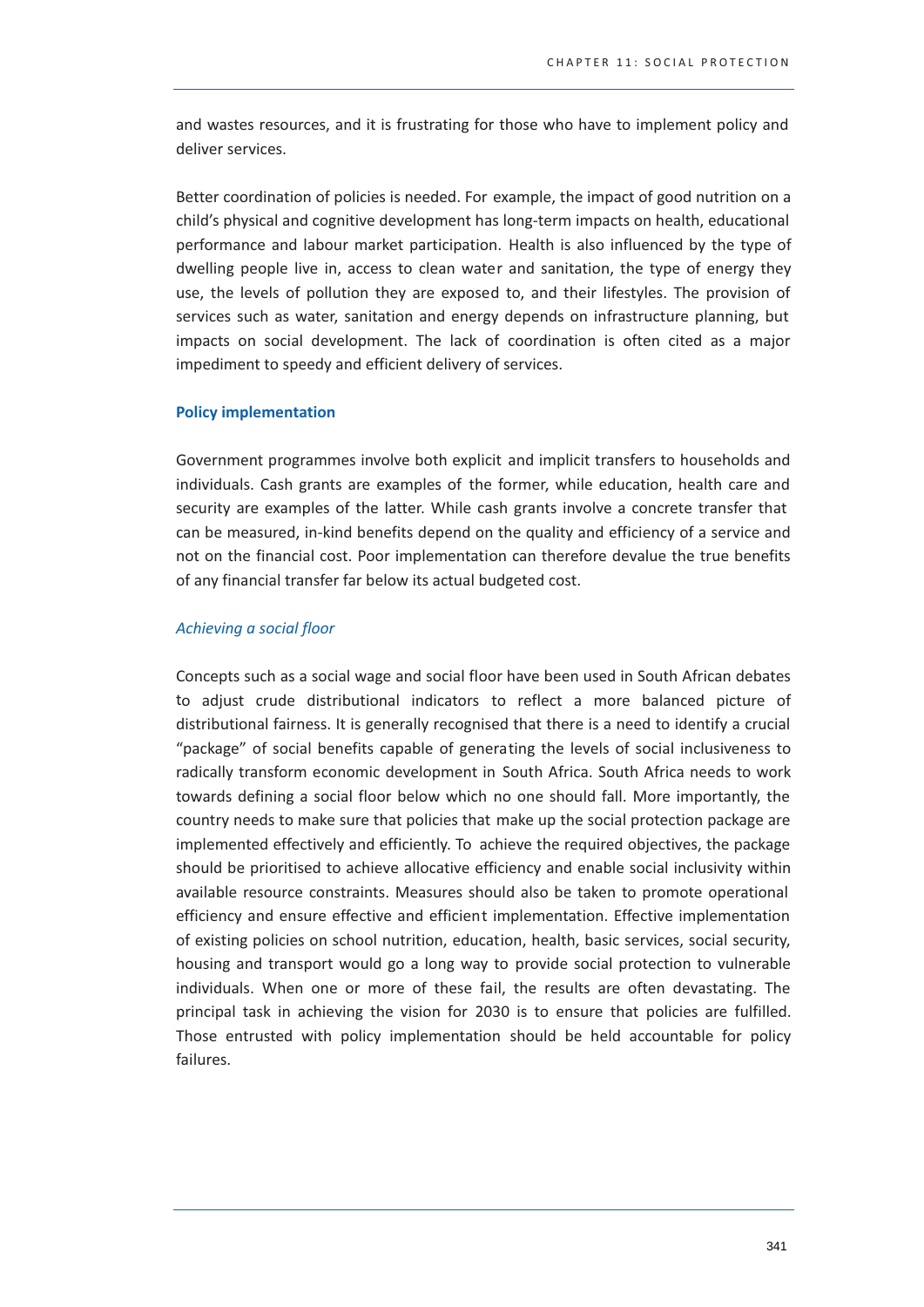# **Policy proposals**

The commission makes eight key policy proposals:

- 1. Commitment to achieving a social floor  $-$  a social floor should be defined outlining an acceptable or decent standard of living.
- 2. Informal sector contributory scheme Social security reforms currently considered by government should include measures to bring the informal sector into the mandatory contributory scheme.
- 3. Close the social insurance gap The commission supports the social security reforms being considered by government, especially relating to mandatory retirement contributions.
- 4. Public employment Expand public employment programmes that have the capacity to absorb large numbers of unemployed people.
- 5. Promote opportunities for youth employment.
- 6. Social welfare services Expand social welfare services, review funding to not-forprofit organisations, and train more welfare professionals and community workers.
- 7. Social audit Use social audits to enhance accountability in the welfare system.
- 8. National register Consider integrating all databases of people who receive different forms of social security services.

#### **Commitment to achieving a social floor**

A social floor should be defined and a first measurement introduced. This will involve technical analysis and public consultation. It is envisaged that the social floor measure will be simple, and reflect the ability of households to achieve a minimum standard of living through their ability to access items such as nutritious food, public transport, shelter, educational and health services. The gap will be identified, and policy implications of closing the gap assessed. Progress will be measured by the experience of households, rather than expenditure.

This will involve:

- Specification of an acceptable social floor in terms of outcomes in respect of health, education, transport, shelter, food and other central living costs.
- The ability of households to achieve this standard.
- The minimum package of publicly delivered transfers, goods and services that are needed to enable households to develop their capabilities and access opportunities.

#### **Informal sector contributory scheme**

Government is considering a progressive proposal to include low-income workers in the contributory retirement scheme. The proposal does not include people in the informal sector. A simplified arrangement for self-employed individuals is mentioned, but no details are given. We cannot afford to exclude this sector of the economy and modelling of the likely uptake needs to be done. One of the inherent weaknesses in any policy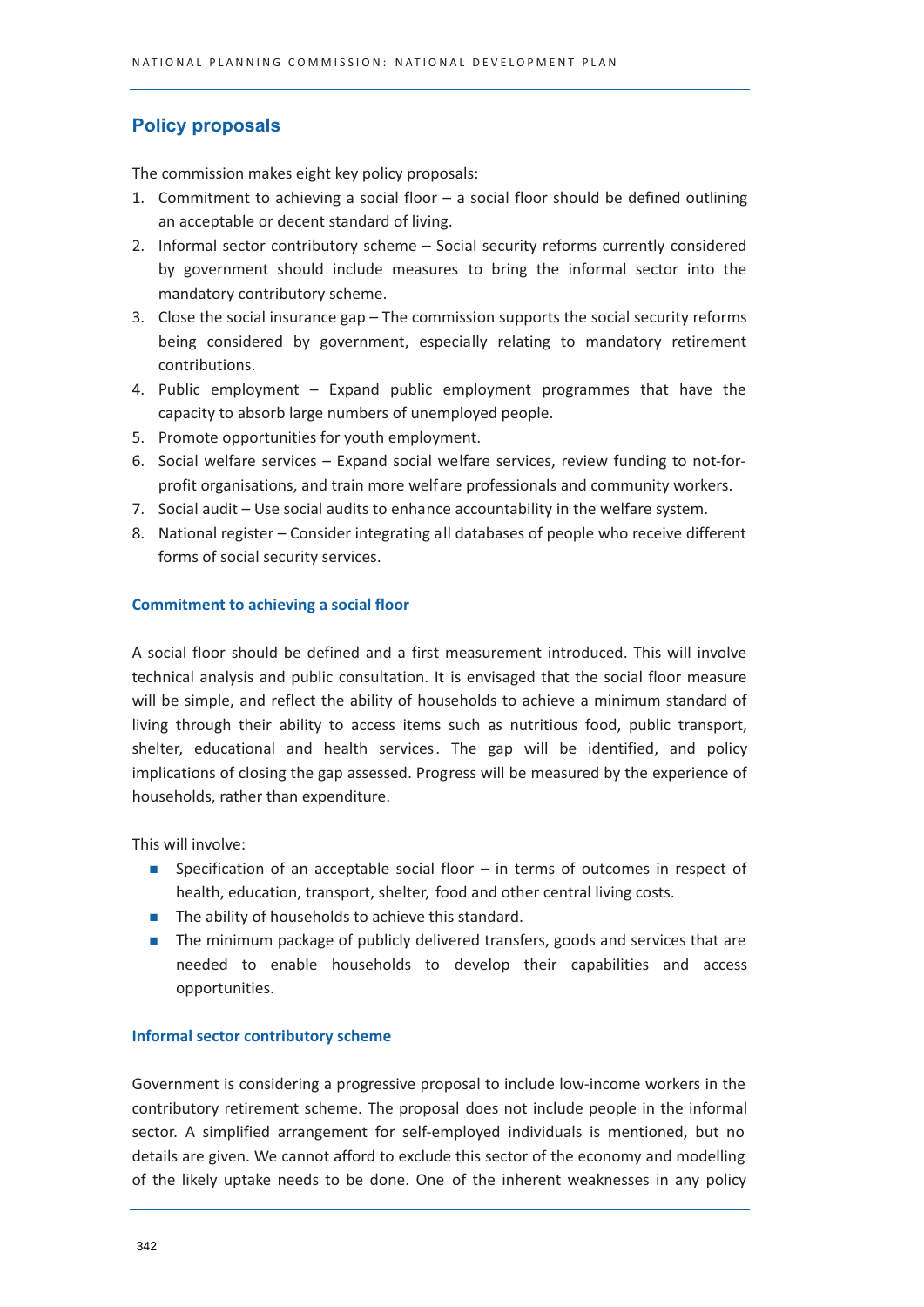decision concerning matching contributions is the lack of data to determine the impact that changes in the effective rate of return will have on contribution levels.

#### **Close the social insurance gap**

Government has embarked on an ambitious social security reform process that has been under way for some time. The reforms cover the following areas:

- Improve the non-contributory social assistance system, including better  $\mathbf{r}$ governance; higher means test thresholds; and alignment with tax benefits associated with old age, disability and child support.
- Enhance administrative coordination and benefit alignment of the Unemployment  $\mathcal{L}_{\mathcal{A}}$ Insurance Fund, Road Accident Fund and Compensation Funds. A consolidated institutional framework should support coherent policy implementation, integrated social security administration and effective regulation and oversight of the system.
- Adopt a mandatory arrangement providing pension, death, disability and unemployment benefits, supported by compulsory contributions by all workers earning above a minimum income threshold.
- Regulatory reform of the pensions and life insurance industry to improve customer protection, strengthen financial soundness, and achieve better value for money for lower-income contributors, women and people living with disabilities.

The commission broadly supports these proposals, particularly those dealing with mandatory savings for retirement, death, unemployment benefits and disability. This will close a conspicuous gap that has led to many working people having to significantly lower their standard of living at retirement.

#### Public employment: a social protection measure for the working-age group

The commission proposes that the scale of public employment should be benchmarked against the scale of unemployment, achieving a countercyclical effect similar to an employment guarantee. The target should be to achieve 100-days of work opportunities for 50 percent of the unemployed, per year using the expanded definition of unemployment. The sectoral programmes in the Expanded Public Works Programme should continue to be implemented wherever the relevant outputs are required, while the Community Work Programme target should be based on a ratio of unemployment levels to population levels per municipality, so that it is targeted towards areas of greatest need.

These targets have to be assessed in relation to the absorptive capacity of public employment. If unemployment levels are extremely high, it is possible that a ceiling will be reached beyond which it is not possible to absorb greater numbers in meaningful ways. There will need to be scope for innovation in identifying forms of work that contribute to the public good, and to expand the range of work over time. Key opportunities exist in care work, where there are still high levels of unmet demand; food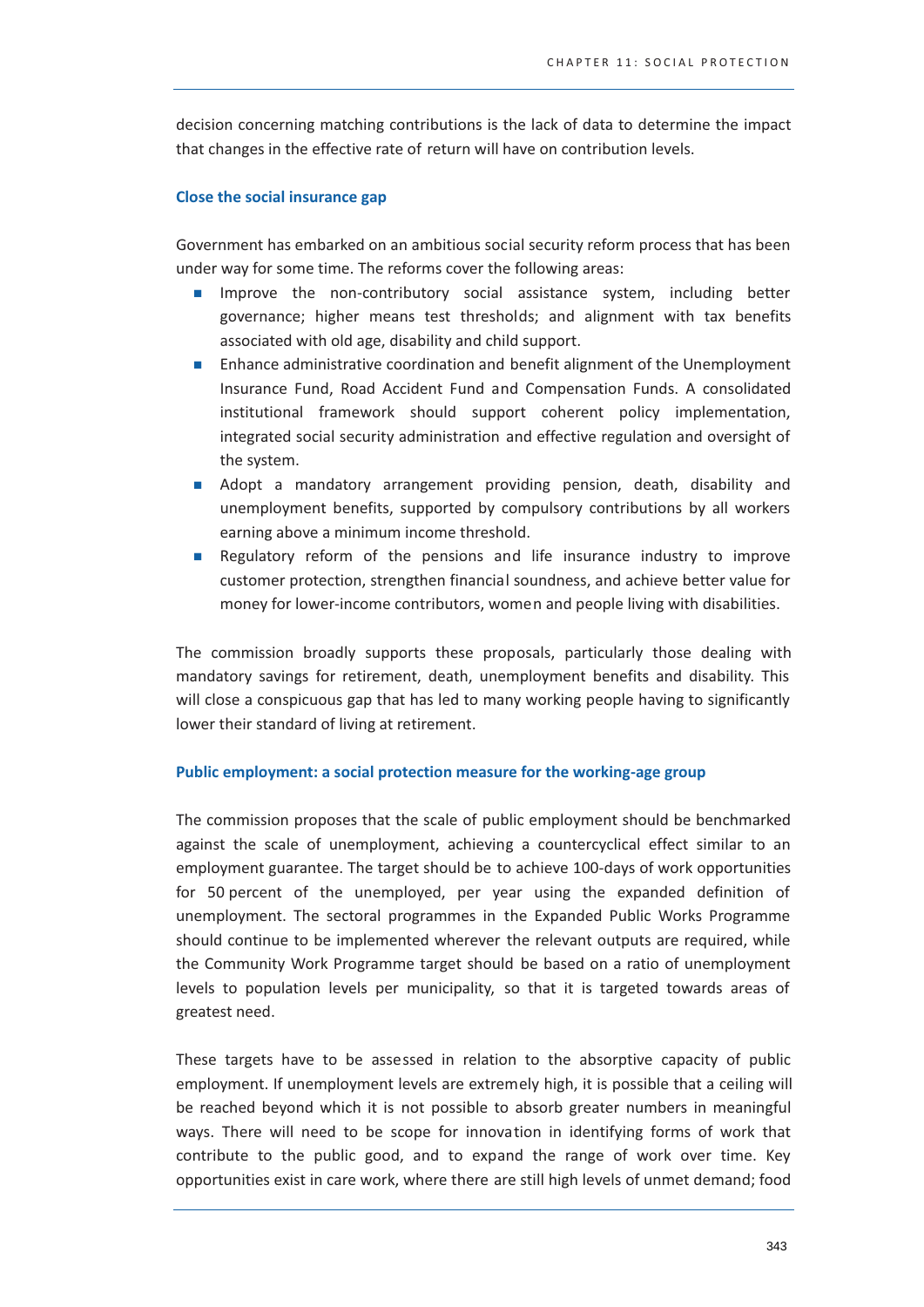security, as part of a zero-hunger approach; developing a more integrated approach to environmental rehabilitation and environmental services; and community safety.

There are many untapped areas in which public employment can significantly contribute to improving the lives of citizens. Proposals from the health sector have shown the need to massively increase the number of community health workers to between 700 000 and 1.3 million for effective primary health care. Similar proposals are made in the early childhood development sector, where the scope of expansion is much larger if the needs of children from early childhood to school-going age are to be met. Public employment can also play a role in providing security guards in schools and other community facilities. Appointing two administrators per school would lessen the administrative burden on teachers and allow them to spend more time teaching. The social welfare sector has also identified the need for auxiliary workers to undertake some of the work performed by highly trained professionals.

The 50 percent target should be phased in, with the 2013/14 targets as the first milestone. Assuming that over the period to 2030, wider economic policies start to bring unemployment levels down, the absolute numbers of people that constitute the 50 percent target should also drop.

The first priority is to achieve the current targets for 2013/14. If the recent target of 1 million for the Community Work Programme is included, the revised goal for the Expanded Public Works Programme is about 1.75 million work opportunities per year, which is close to 50 percent of unemployed people.

To achieve this target would require the institutional presence of a community work programme in every municipality. This would create an implementation platform that could expand and contract in response to the scale of need. The implementation model for boosting public employment is a crucial factor  $-$  and has been a critical constraint in the sectoral Expanded Public Works Programme. The community work model's importance lies not only in its scalability, but also in the way social mobilisation is made integral to the rollout process, using non-profit agencies to implement the programme and creating new forms of partnership between government, civil society and communities.

The type of public employment that the commission advocates is not just income transfer in disguise. It is about inculcating a new mindset that empowers people to contribute to their communities.

#### **Youth employment**

Policies aimed at tackling youth unemployment need to address its specific causes. The general aim to reduce unemployment is aimed at the entire working age population. The unemployment rate for youth tends to be significantly higher than for the rest of the population. This is due to: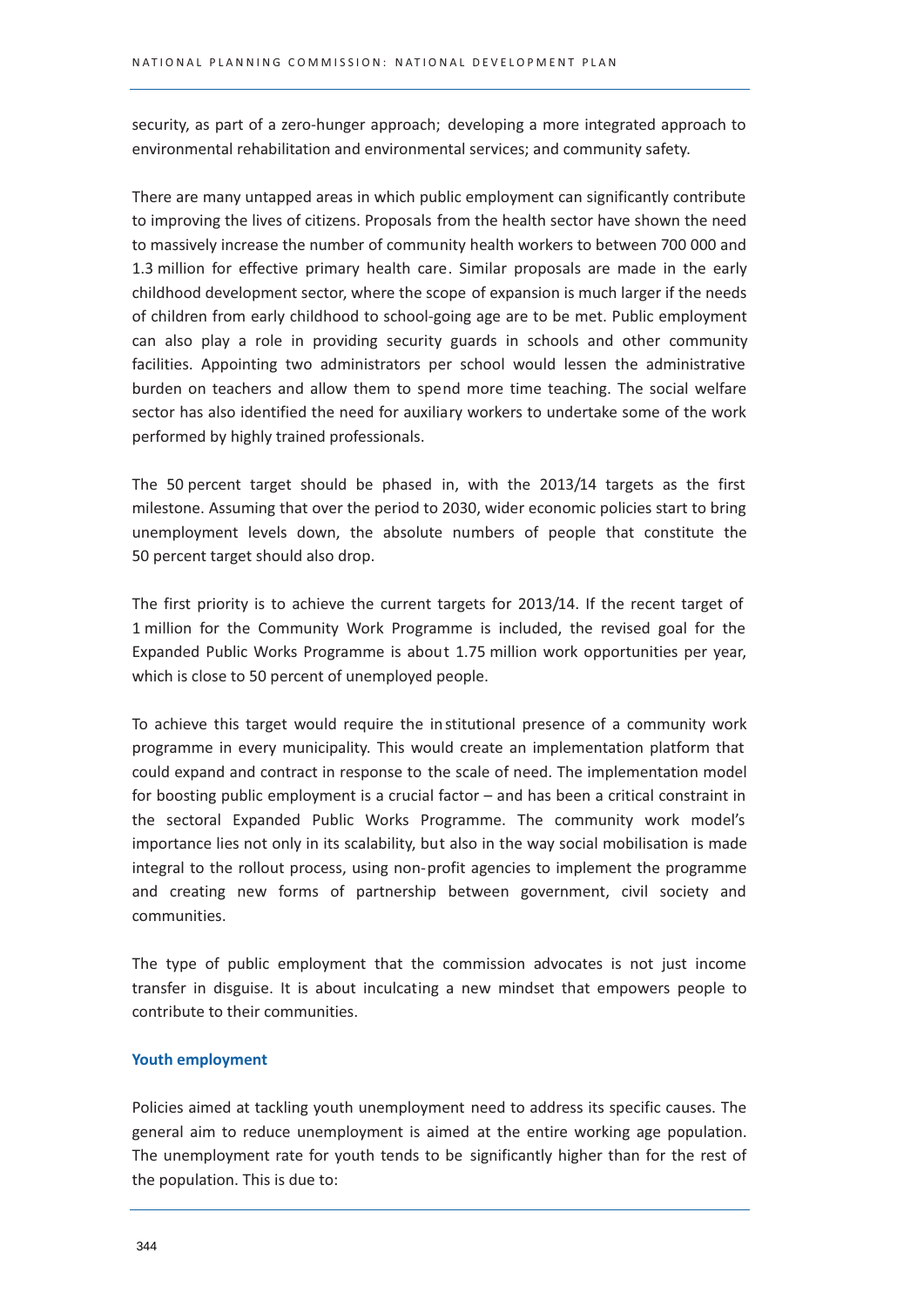- The formation of a queue in a context of high unemployment: older work-seekers tend to get jobs before new entrants to the labour market.
- Young people lack experience and the skills needed to search for jobs.
- Young people may lack the foundation skills and capabilities sought by employers.

Policies to reduce unemployment will differ depending on the location, educational attainment and age group. A large number of unemployed youth have less than a matric certificate, and our proposals focus on this group, as well as those who stopped studying after completing matric.

The central policy proposals include:

- Improve access to quality education (details are in the education, training and innovation chapter).
- **Expand work opportunities and internships in the lower grades of the public** service.
- Expand opportunities in community care services and public employment programmes.
- Support small-scale agriculture  $-$  already half of the subsistence producers are  $\blacksquare$ under the age of 29. They should be supported to expand this production to a small marketable vield.
- Financial support should be made available for social mobilisation programmes  $\mathcal{L}_{\mathcal{A}}$ that draw young people into positive group activities.
- Some active labour market policies should be implemented over the coming years  $\mathcal{L}_{\text{max}}$ to test their impact.

#### Address the skills deficit in the social welfare sector

In the immediate and medium term, we need to increase the supply of four categories of social service professionals to respond to the demand for appropriate basic social welfare services. These categories include social workers, auxiliary or assistant social workers, community development workers, and child and youth care workers.

Current estimates of qualified social workers registered with the South African Council for Social Service Professionals (SACSSP) and approved to practice are set at 15 000. Universities should increase the numbers of students admitted to study social work by 5 percent each year until 2030 and provide support to assist social work graduates in obtaining employment and developing professional experience.

Auxiliary social workers require adequate levels of education and training to work under the guidance of qualified social workers. Tertiary institutions providing such training should be required to comply with the minimum standards and requirements set by the SACSSP. The accepted ratio for auxiliary social workers to social workers is 5 to 1: a social worker should not have more than five auxiliary social workers providing assistance. This is to avoid compromising the quality of supervision and the quality of care provided by the auxiliary social workers. Increasing welfare service provision to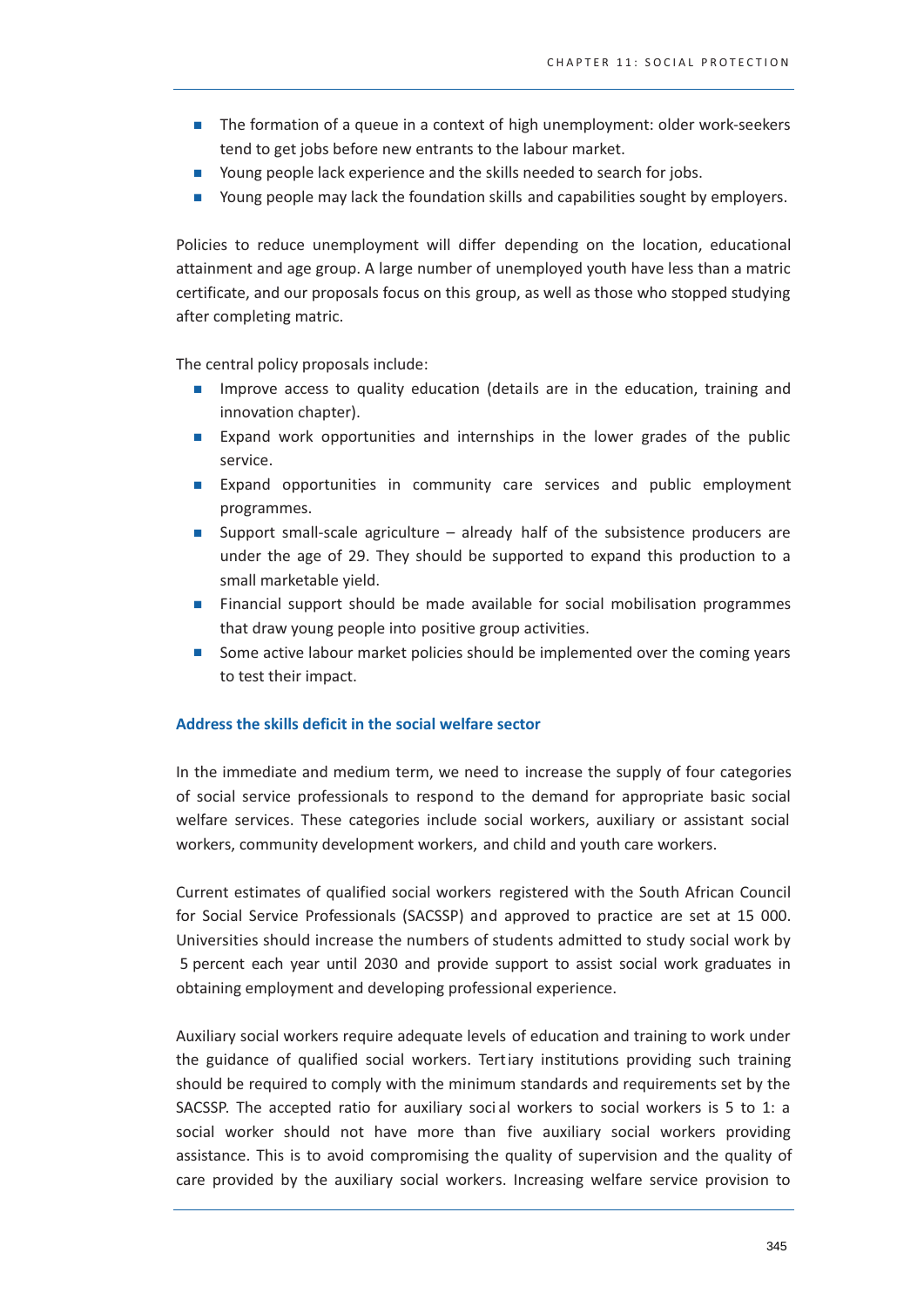meet current needs and demands requires a phased approach to bring approximately 75 000 auxiliary social workers into the system.

Auxiliary social workers could be recruited from unemployed youth who have passed grade 12 but not qualified for entry to university. A system needs to be designed for auxiliary training and practice as part of a credit building system that could from the basis for a social work degree after a minimum of five years practice as an auxiliary. This would help to address the shortages in social work capacity in the medium term, and also provide a career path through which the numbers of professional social workers could be increased in the longer term.

Community development professionals are needed to ensure efficient service delivery at local community levels with regard to building community structures, responding to crime prevention, youth and adult continuous learning, and the promotion of sport, recreation and the facilitation of community cohesion. It is estimated that 10 000 community development workers are employed in provincial and local government settings across South Africa. The quality of their education and training needs to be assessed and aligned with the minimum requirements for professional service delivery. Research is needed to determine the future demand and supply side issues related to community development practice.

The current supply and employment of child and youth care workers is inadequate to meet the statutory requirements required by the Children's Act of 2005. Child and youth care professionals who meet the minimum requirements are needed to provide statutory and non statutory services. The Children's Act of 2005 (as amended) makes provision for residential care arrangements where there are more than six children outside the child's family environment and a range of programmes that must be offered. These include the reception, care and development of children; the reception and temporary safe care of children; the reception, development and secure care of children; the reception and care of street children; and early childhood development programmes. Training and education of child and youth care workers is necessary to ensure appropriate care and development of children with disabilities or chronic illnesses, therapeutic and development programmes, treatment interventions for addiction to dependency-producing substances and treatment of children with psychiatric conditions.

#### **Social audits**

An essential feature of any well functioning democracy is the ability of citizens to hold government accountable for its efficient and equitable delivery of public services, including social protection. Many social protection programmes have a grievance procedure or a complaints mechanism, which allows both beneficiaries and nonbeneficiaries to raise concerns and have them addressed. Without encouraging a culture of complaint, it is important that legitimate errors are corrected, bad practices are exposed, and the rules and procedures of each programme clearly explained to avoid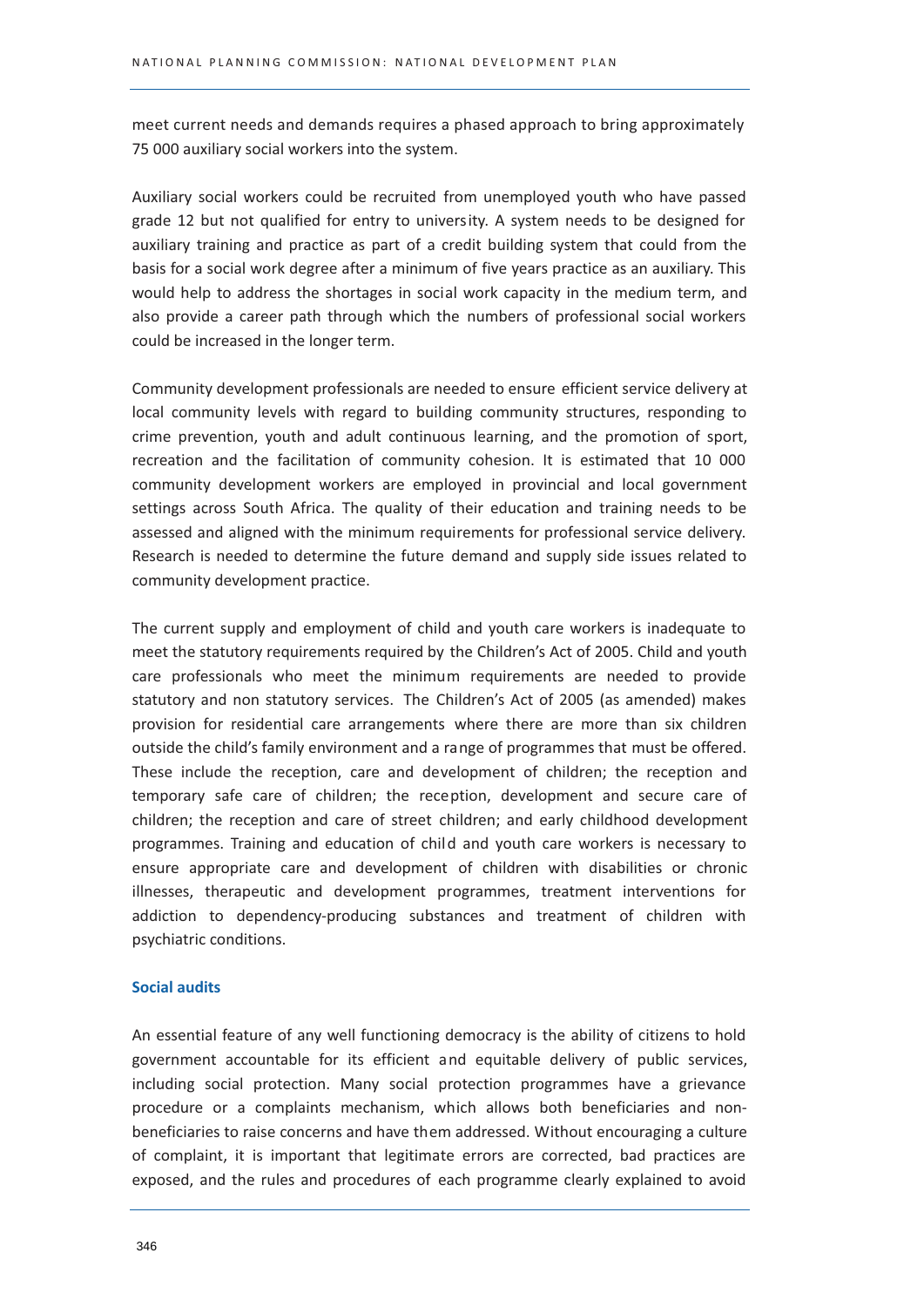unnecessary confusion. An independent complaints or grievance mechanism is recommended for all social grant programmes to improve transparency, efficiency and equity, and expose corrupt practices.

A social audit is a mechanism for decentralised, collaborative and democratic governance that involves communities directly in programme monitoring and evaluation activities. The simplest form of social audit is a public assembly where all the details of a programme are read out. More elaborate social audits include inviting citizens to scrutinise programme documents and payment records, collaboratively investigating discrepancies and following up on grievances raised, and reporting back on remedial actions taken to a specially convened community meeting.

This not only ensures greater transparency and collective accountability, but also empowers poor and vulnerable people by giving them a voice in the implementation of programmes and delivery of services. Citizens are empowered through social audits, by being included in the management of social programmes, by having access to information that is usually concealed, and by influencing the design and improving the implementation of social protection programmes.

Social grant programmes in South Africa could benefit from social audits, not only because this would enhance the effectiveness of these programmes, but also because it would empower poor and vulnerable citizens and deepen the process of democratic inclusion.

#### Establish a national register of welfare and social service recipients

A system that is integrated and captured onto one database, with all individuals and households on some form of state-supported welfare, appears to be an ideal system worth implementing. Brazil and India have developed universal information systems. We propose that such a system be developed for South Africa.

South Africa already has a significant advantage of possessing a unique identifier for almost all state administrative support systems - citizens identity numbers. This unique identifier can be used as a mechanism for capturing an individual's information across a range of state services. For example, the following systems could form part of an initial attempt to merge the different state databases:

- Labour Centre data on Unemployment Insurance Fund claimants and new jobseekers.
- South African Social Security Agency data on all grant recipients.
- In Unemployment Insurance Fund data on all employed contributors and unemployed claimants.
- Sectoral Education Training Authority data on all learners benefitting from skills  $\mathcal{L}_{\mathcal{A}}$ levy funds for training.